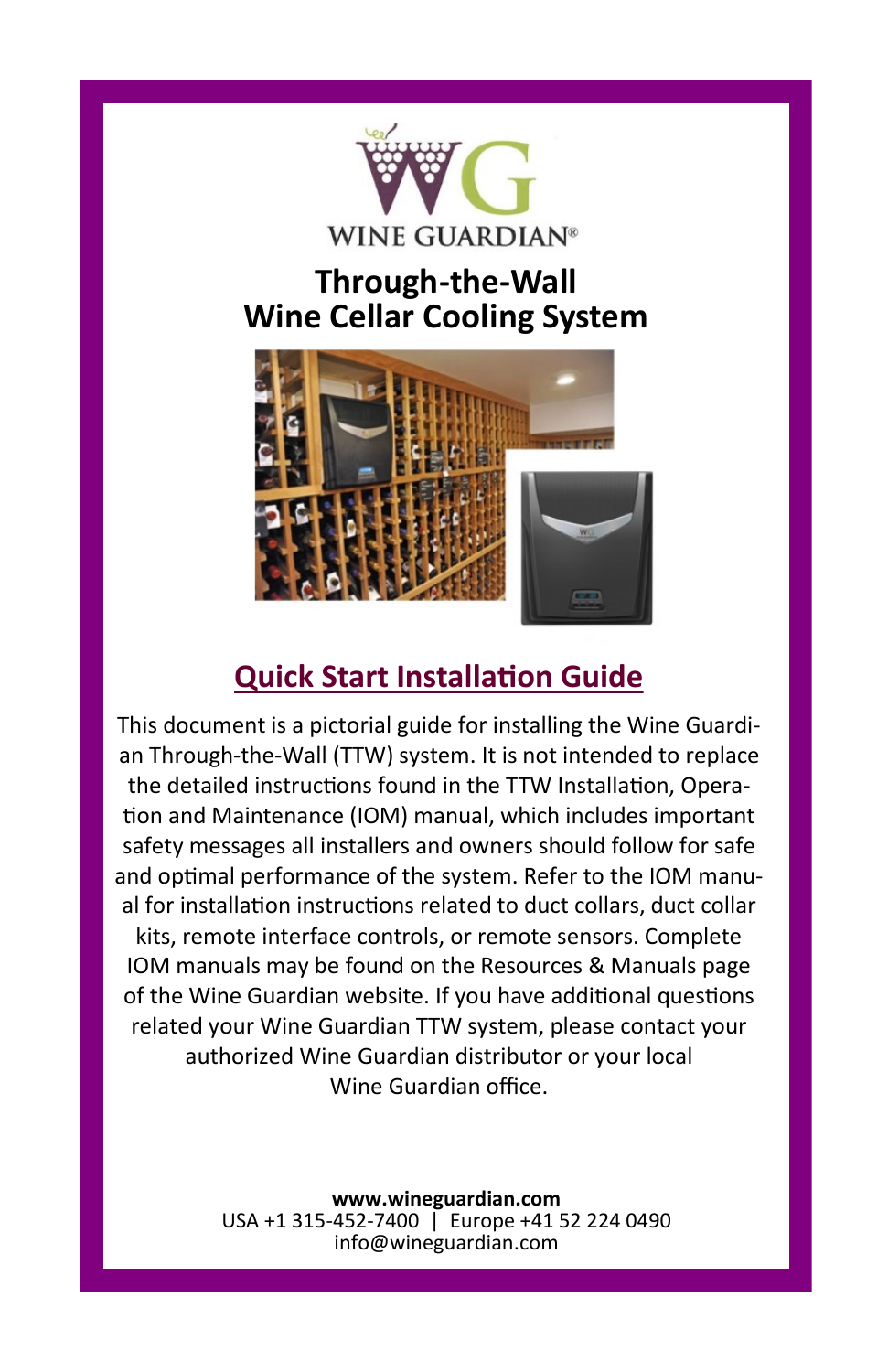#### **Deutsch Seite 6**

#### Wine Guardian Weinkellerkühlsystem zum Wandeinbau

Dieses Dokument ist eine bebilderte Installationsanleitung für das Wine Guardian-Wandeinbausystem (WES). Diese Anleitung soll nicht die detaillierten Anweisungen des WES Installations-, Bedienungs- und Wartungshandbuchs (IBW) ersetzen, das wichtige Sicherheitsinformationen enthält, die alle Installateure und Besitzer für einen sicheren und optimalen Betrieb des Systems befolgen sollten. Für die Installationsanweisungen von Leitungsmanschetten, Leitungsmanschetten-Kits, Fernbedienungen oder Fernfühlern, ziehen Sie bitte das IBW-Handbuch zu Rate. Vollständige IBW-Handbücher finden Sie im Abschnitt "Ressourcen und Handbücher" auf der Wine Guardian-Internetseite. Wenn Sie weitere Fragen zu Ihrem Wine Guardian WES haben, kontaktieren Sie Ihren autorisierten Wine Guardian-Vertriebspartner oder Ihr örtliches Wine Guardian-Büro.

#### **Español página 8**

#### Wine Guardian - Bodega refrigerada empotrada en la pared

Este documento es una guía con imágenes para la instalación del sistema Wine Guardian empotrado en la pared. Esta guía no reemplaza las instrucciones ampliadas que se pueden encontrar en el manual de instalación, operación y mantenimiento (IOM) que incluye mensajes importantes sobre seguridad que todos los instaladores y propietarios deberían seguir para un rendimiento seguro y óptimo del sistema. Consulte los manuales IOM para encontrar las instrucciones de instalación de los collares de conducto, los kits de collares de conducto, la interfaz de controles remotos, o los sensores remotos. Los manuales IOM completos se pueden encontrar en la sección de Recursos y Manuales en la página web de Wine Guardian. Si tiene más preguntas sobre su sistema Wine Guardian, por favor póngase en contacto con su distribuidor de Wine Guardian autorizado o con la oficina de Wine Guardian más cercana.

#### **Français page 10**

#### Wine Guardian Climatiseur de cave à vin traversant

Ce document est un guide illustré pour l'installation de votre climatiseur traversant Wine Guardian. Il n'a pas pour objet de remplacer les instructions détaillées du manuel d'installation, de fonctionnement et d'entretien, lequel comprend d'importants messages de sécurité que tout installateur et propriétaire doit suivre pour garantir un fonctionnement sécurisé et optimal du climatiseur. Référez-vous au manuel d'installation, de fonctionnement et d'entretien pour les consignes de montage des colliers pour conduits, des kits de colliers et des capteurs à distance. Vous pouvez trouver des manuels d'installation, de fonctionnement et d'entretien sur la page Ressources et Manuels de notre site internet Wine Guardian. Pour toute autre question concernant les commandes de l'interface de votre climatiseur traversant Wine Guardian, veuillez contacter votre distributeur Wine Guardian agréé ou la filiale Wine Guardian locale.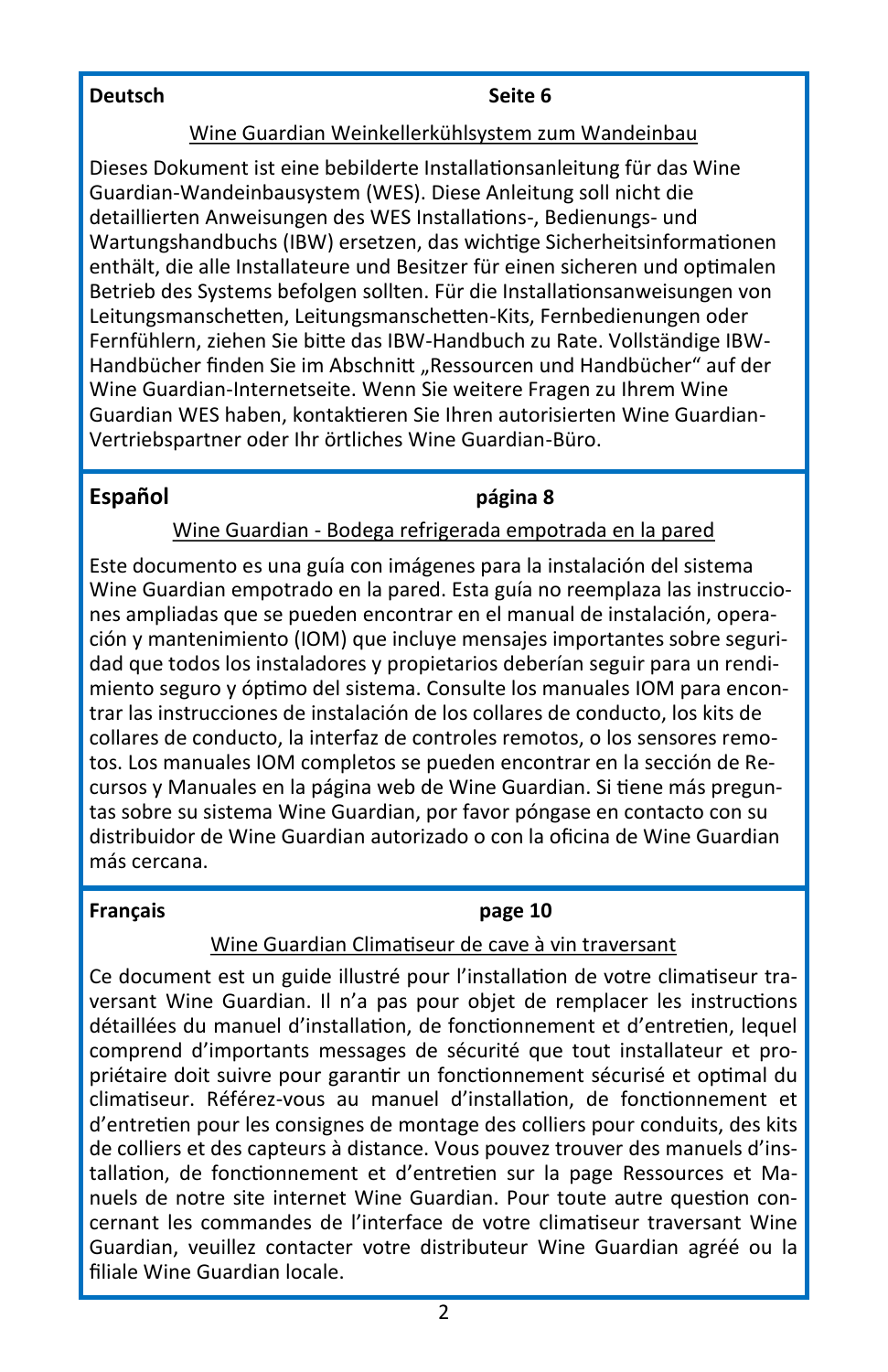#### **Italiano pagina 12**

#### Sistema di raffreddamento cantine ad incasso Wine Guardian

Questo documento è una guida illustrata per l'installazione del Sistema di raffreddamento cantine ad incasso Wine Guardian. Il presente non sostituisce le dettagliate istruzioni in allegato al manuale di installazione, funzionamento e manutenzione (IFM) del Sistema di raffreddamento cantine ad incasso, che include importanti informazioni di sicurezza a cui tutti gli installatori e i proprietari dovrebbero far riferimento per garantire una prestazione sicura e ottimale del sistema. Consultare il manuale IFM per le istruzioni sull'installazione relative ai collari per il condotto, ai kit di collari per il condotto, ai controlli di interfaccia a distanza, o ai sensori a distanza. I manuali IFM completi si possono trovare attraverso la pagina web Resources & Manuals del sito Wine Guardian. Qualora ci siano ulteriori dubbi relativi al suo sistema ad incasso Wine Guardian, la preghiamo di contattare il suo distributore Wine Guardian autorizzato o il più vicino ufficio Wine Guardian.

#### **Nederlands pagina 14**

Wine Guardian Door-de-muur Wijnkelder Koelsysteem

Dit document is een illustratieve handleiding voor het installeren van het Wine Guardian Door-de-muur (TTW) Wijnkelder systeem. Het is niet de bedoeling om de gedetailleerde instructies in de TTW installatie-, bedienings- en onderhoudshandleiding (IBO) te vervangen. Deze handleiding bevat belangrijke veiligheidsinformatie die alle installateurs en eigenaren moeten opvolgen om veilige en optimale prestaties van het systeem te garanderen. Raadpleeg de IBO-handleiding voor installatie-instructies met betrekking tot kanaalmoffen, mof kits, bedieningen op afstand of externe sensoren. De volledige IBOhandleidingen kunnen gevonden worden via de Resources & Manuals pagina van de Wine Guardian website. Als u nog vragen heeft over uw Wine Guardian TTW systeem, neem dan contact op met uw erkende Wine Guardian distributeur of uw lokaal Wine Guardian kantoor.

# 中文 页 16

#### Wine Guardian 穿墙式酒窖冷却系统

本文档为安装 Wine Guardian 穿墙式 (TTW) 系统的图片指南。不能代替 TTW 安装、操作和维护 (IOM) 手册中的详细说明,这些说明包含安装人 员和所有者为确保安全并实现系统最优性能而应遵守的所有重要安全信 息。有关套管、套管套件、远程界面控制器或远程传感器的安装说明,请 参阅 IOM 手册。可以在 Wine Guardian 网站的"资源与手册"(Resources & Manuals) 页面找到完整的 IOM 手册。如有 Wine Guardian TTW 系统相 关的其它问题,请联系您的授权 Wine Guardian 分销商或当地 Wine Guardian 办事处。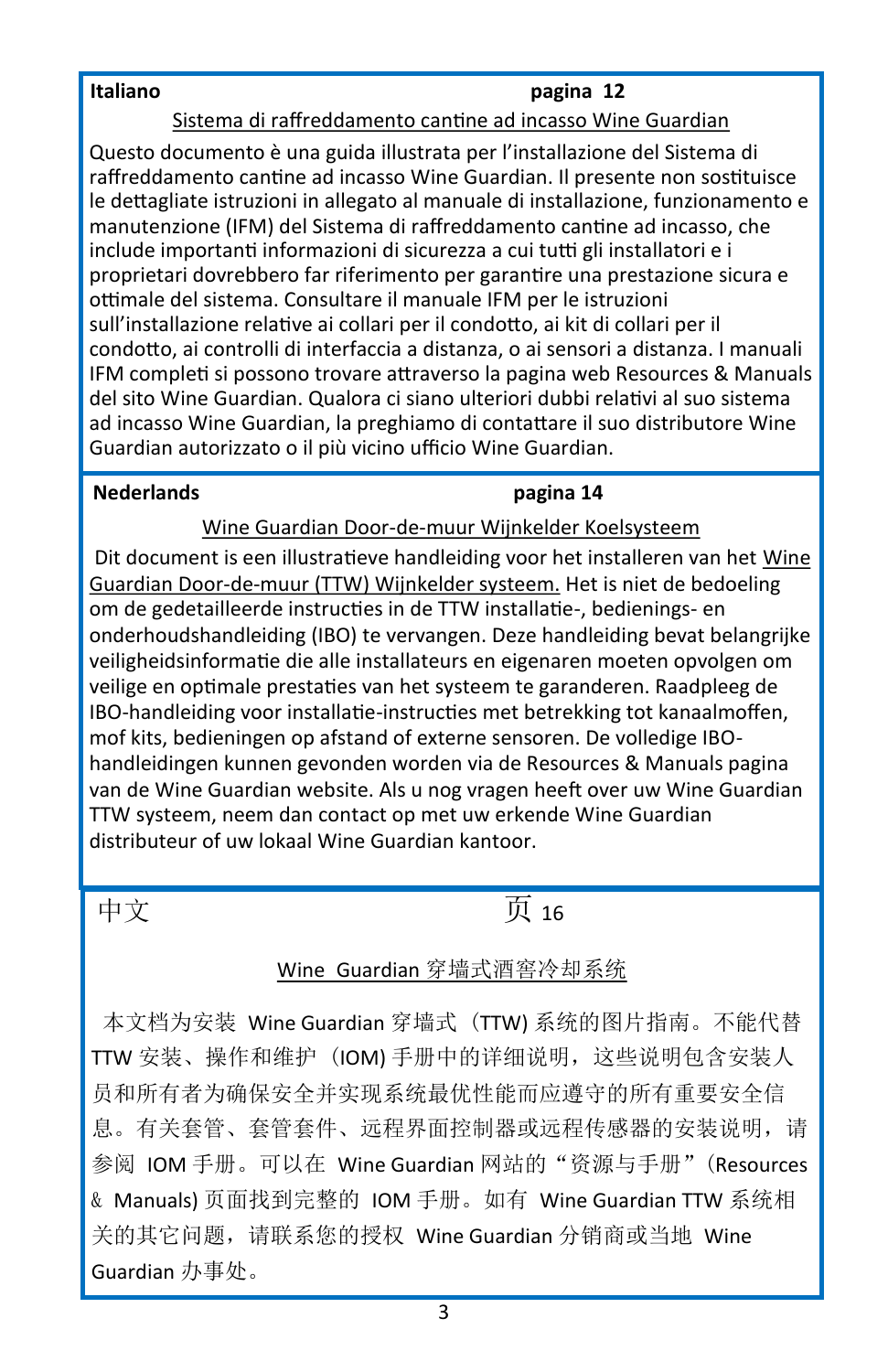# English



#### **1. Prepare the wall**

**A.** Find wall stud locations on desired wall and mark edges of the studs.

**B.** Locate unit height where control can be reached.



### **2. Mark desired location**

**A.** Mark hole locations for the TTW EasyMount™ sleeve. Both sides of the wall should be marked for 14½"W x 16¼"H (36.8 x 41.3cm) .



## **3. Cut hole in wall**

**A.** Cut hole 14½"W x 16¼"H (36.8 by 41.3cm) inside of stud to inside of stud.



#### **4. Insert installation sleeve (inside wall-mount sleeve)**

**A.** Slide EasyMount™ sleeve into opening so that flange area is flush with finished surface of wall.

**B.** Ensure EasyMount™ sleeve is level and square. Shim bottom and sides as needed.



#### **5. Fasten sleeve to wall**

**A.** Insert screws into upper pre-drilled hole on both sides of sleeve, continue to lower set of holes. Ensure screws are flush with wall sleeve. Do not over tighten.

#### *New Design EasyMount™ Sleeve*

*The new design EasyMount*™ *sleeve is fastened through four (4) holes located on either side of its front flange, as shown above.*



### **6. Slide unit through installation sleeve**

**A.** Slide the Wine Guardian Through-the-Wall system through the Easy Mount™ sleeve. Insert the end of the unit that does not have the power cord attached to it into the sleeve. Then slide the unit into the sleeve until desired depth. Make sure power cord is kept clear of the sleeve.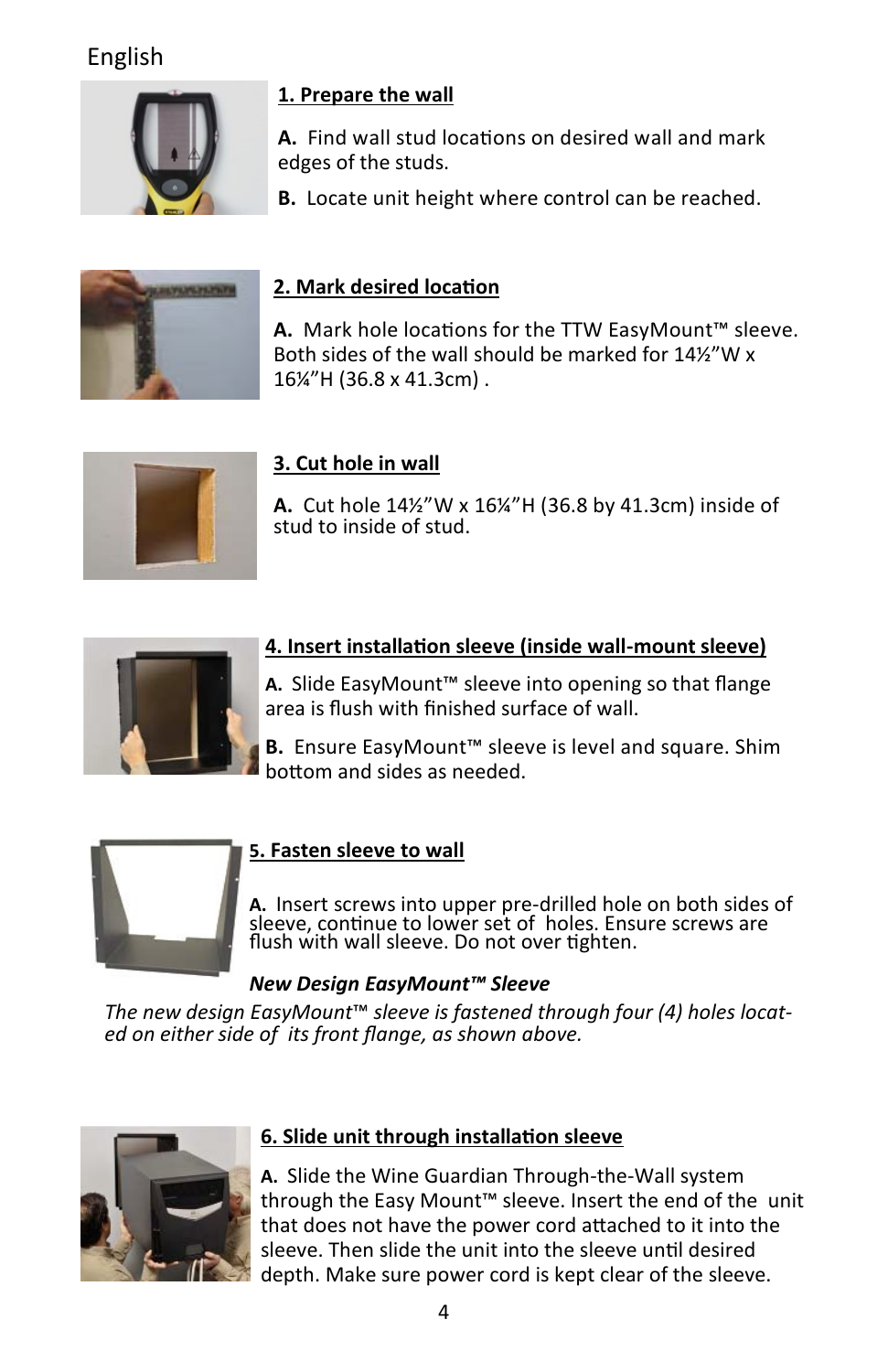

### **7. Seal the joints**

**A.** Seal joint between Wine Guardian Through-the-Wall and EasyMount™ sleeve with latex type sealant to create an air tight installation and prevent horizontal movement of the system.

**B.** Install self-adhesive insulation strips to the flange area of the EasyMount™ sleeve to create an adequate thermal block.



#### **8. Plug in unit**

**A.** Plug unit into dedicated power outlet.



#### **9. Condensate Drain**

#### *CAUTION: DRAIN CONNNECTION ACTION REQUIRED PRIOR TO EQUIPMENT STARTUP*

Wine Guardian Though-the-Wall units contain an overflow drain port at the base of the condenser (warm air) section of the unit. The over flow drain connection has been left open. See directions below.

A unique feature of the Wine Guardian system is its onboard condensate removal system which remains always on and acts to boil off excess condensation (water) from the wine room cooling process. Water will flow out of the overflow port when excessive moisture is present within the wine room.

- A. We suggest you connect the clear plastic tube (included) to the overflow port and the other end to a bucket.
- B. Monitor the drain port for excessive moisture and empty bucket as needed.

If you consistently have water present from the overflow port you will need to permanently pipe the drain to an open floor drain, sink, or condensate pump. If you experience NO water you may wish to remove the plastic drain hose and install the plastic drain port cover (included).



#### **10. Turn unit on**

At the system's control panel, press the on/off button twice to turn on. The blue LED next to the power button will illuminate. Factory preset temperature is 55 Deg F (13 Deg C). The display will flash the current temperature and humidity as well as show the current temperature with a !.

The blue snow flake will be blinking in the bottom right cor-

ner until a five minute delay has been achieved. The snow flake will then be a solid blue color. It will continue to show the current temperature with an ! until the temperature in the wine cellar drops below the high temperature alarm set point of 65 Deg F (18 Deg C).

Once the temperature drops below 65 Deg F (18 Deg C), the exclamation point will clear and will display the current temperature and humidity.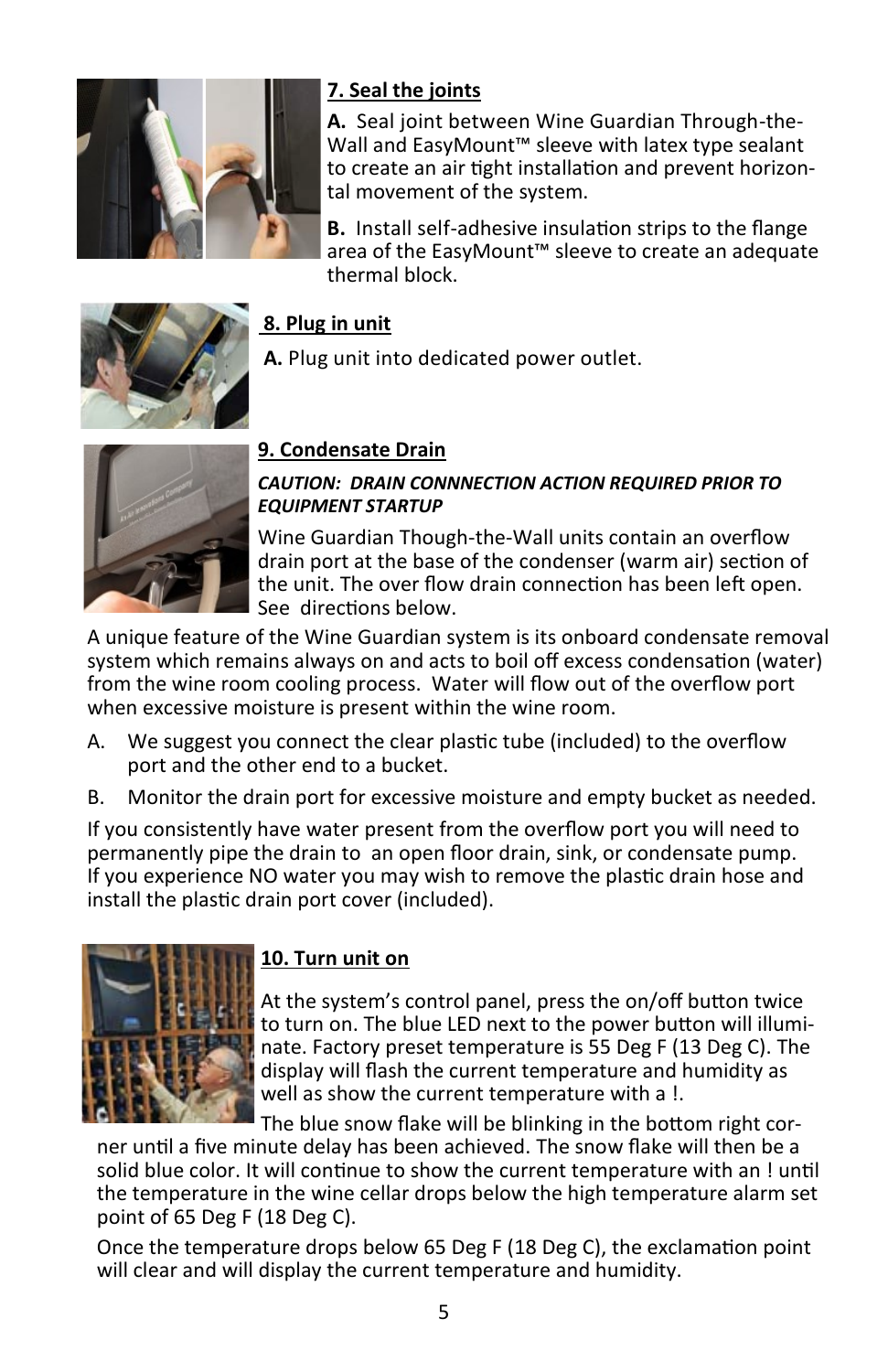# **Deutsch**



#### **1. Die Wand vorbereiten**

**A.** Finden Sie einen Platz für die Wandhalterung an der gewünschten Wand und markieren Sie die Kanten der Führung.

**B.** Wählen Sie eine Höhe, in der Sie die Bedienelemente erreichen können.



#### **2. Markieren Sie den gewünschten Standort**

**A.** Markieren Sie den Ausschnitt für die TTW Easymount ™-Wandführung. Beide Seiten der Wand sollten eine Markierung von 36,8 cm Breite und 41,3 Höhe cm vorweisen. (14½" auf 16¼")



#### **3. Ein Loch in der Wand ausschneiden**

Schneiden Sie ein Loch mit den Maßen 36,8 cm Breite auf 41,3 cm Höhe (Innenmaße der Wandführung) aus.



#### **4. Die Einbauhülse anbringen (Innenwand-Montageführung)**

**A.** Schieben Sie die EasyMount™-Wandführung in die Öffnung, sodass der Flanschbereich mit der Oberfläche der Wand bündig ist.

**B.** Stellen Sie sicher, dass die EasyMount™-Wandführung eben und quadratisch ist. Passen Sie den Boden und die Seitenwände bei Bedarf an.



#### **5. Die Führung an der Wand befestigen**

Befestigen Sie die Schrauben in den oberen Bohrungen auf beiden Seiten der Führung und arbeiten Sie sich nach unten. Stellen Sie sicher, dass die Schrauben bündig mit der Wandführung sind. Überdrehen Sie die Schrauben nicht

#### *Neu entworfene EasyMount™-Hülse*

*Die neu designte EasyMount™-Wandführung wird mittels der vier (4) Bohrungen ange- bracht, die sich, wie oben gezeigt, auf beiden Seiten des vorderen Flansches befinden.* 



#### **6. Schieben Sie die Einheit in die Einbauführung ein**

**A.** Schieben Sie das Wine Guardian Wandeinbau-System durch die Easy Mount™-Wandführung. Schieben Sie das Ende der Einheit, an der kein Netzkabel ist, in die Wandführung ein. Dann schieben Sie die Einheit in die Wandführung, bis die gewünschte Tiefe erreicht ist. Stellen Sie sicher, dass das Netzkabel nicht in der Führung ist.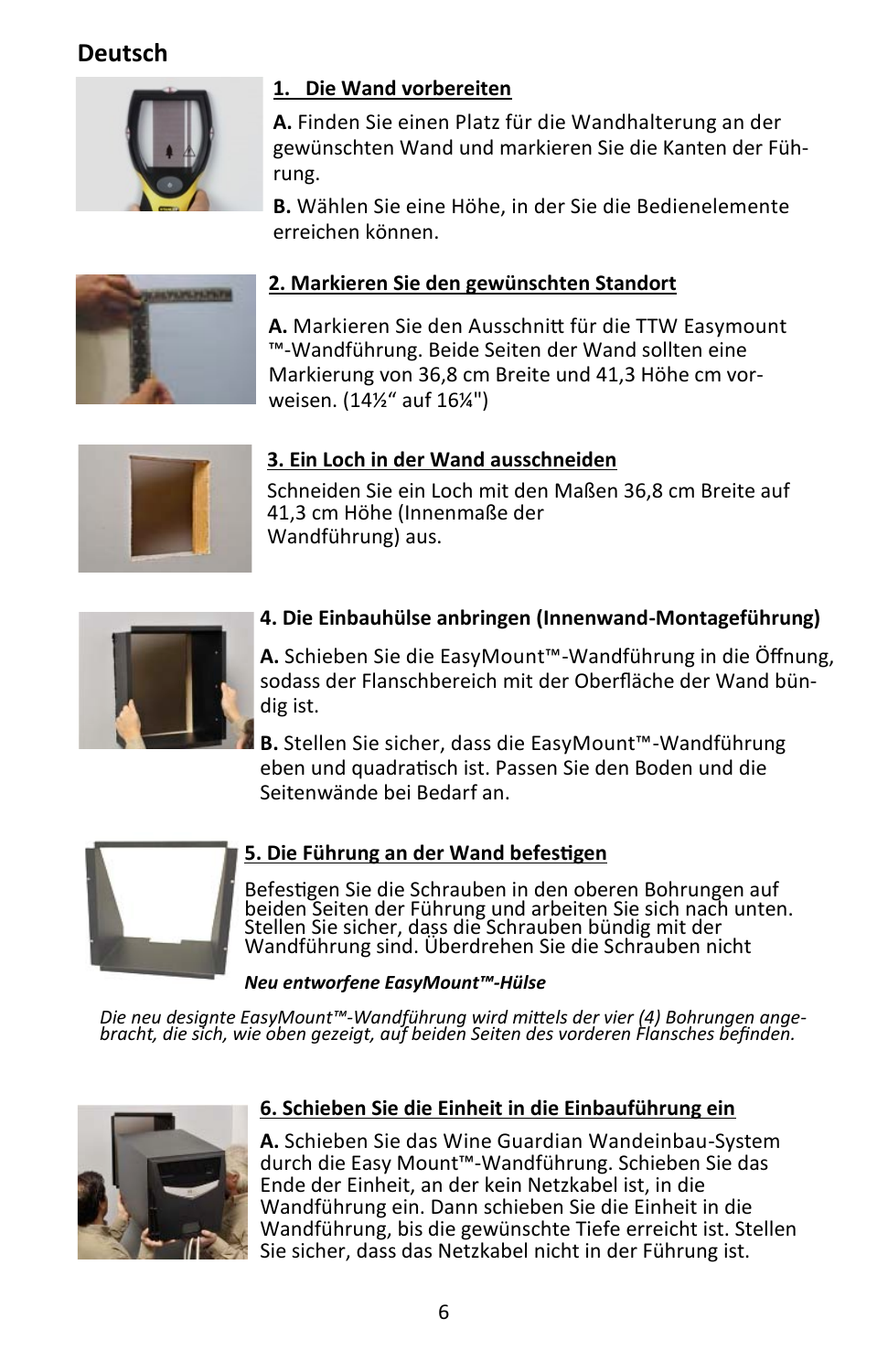

#### **7. Abdichten der Fugen**

**A.** Dichten Sie die Fuge zwischen dem Wine Guardian-Wandeinbau-System und der EasyMount™-Führung mit einer Latex-Dichtungsmasse ab, um horizontale Bewegungen des Systems zu verhindern.

**B.** Installieren Sie selbstklebende Dämmstreifen im Flansch- bereich der EasyMount™-Wandführung, um eine

ausreichende Thermoisolation zu erreichen.



#### **8. Anschließen des Gerätes an das Stromnetz**

**A.** Schließen Sie das Gerät an eine passende Steckdose an

#### **9. Ablassen von Kondenswasser**



#### *ACHTUNG: VOR DER INBETRIEBNAHME DES GERÄTS, MUSS DER AN-SCHLUSS FÜR DIE KONDENSWASSERABFUHR GEPRÜFT WERDEN*

Die Wine Guardian-Wandeinbau-Geräte verfügen über einen Überlauf-Anschluss auf der Unterseite des Kondensators (Warmluft) des Geräts. Der Anschluss des Überlaufs wurde offen gelassen. Siehe Anleitung unten. Ein einzigartiges Merkmal des Wine Guardian-Systems ist das eingebaute Kondenswasserabfuhr-System, das immer aktiv ist und auf überschüssiges Kondenswas-

ser im Weinkeller-Kühlsystem reagiert. Es wird Wasser aus dem Überlauf-Anschluss fließen, sobald überflüssige Flüssigkeit innerhalb des Systems vorhanden ist.

**A.** Wir empfehlen, dass Sie den klaren Kunststoffschlauch (im Lieferumfang enthalten) an dem Überlauf anschließen und das andere Ende in einem Eimer platzieren.

**B.** Überprüfen Sie die Ablauföffnung auf übermäßige Feuchtigkeit und leeren Sie den Eimer bei Bedarf.

Wenn ständig Wasser aus dem Überlaufanschluss läuft, müssen Sie einen fest installierten Schlauch zu einem offenen Bodenablauf, einem Waschbecken oder einer Kondensatpumpe anbringen.. Wenn KEIN Wasser vorhanden ist, können Sie den Kunststoffablaufschlauch möglicherweise entfernen. Bringen Sie die Öffnungsabdeckung am Kunststoffablauf an (im Lieferumfang enthalten).



#### **10. Die Einheit einschalten**

Drücken Sie zweimal die Ein-/Aus-Taste auf dem Bedienfeld des Systems, um die Einheit einzuschalten. Die blaue LED neben der Power-Taste leuchtet. Die voreingestellte Temperatur beträgt 13 °C (55 °F). Auf dem Display blinkt die aktuelle Temperatur und die Luftfeuchtigkeit sowie die aktuelle Temperatur werden mit einem "!" angezeigt. Die blaue Schneeflocke in der rechten unteren Ecke blinkt für einen Zeitraum von fünf Minuten. Danach ist die Schneeflocke konstant blau. Auch wird weiterhin die aktuelle Temperatur mit einem "!" angezeigt, bis die Temperatur im Weinkeller unter

die Temperatur fällt, die als Alarmsollwert auf 18 °C (65 °F) eingestellt ist. Fällt die Temperatur unter 18 °C (65 °F), wird das Ausrufezeichen gelöscht und die aktuelle Temperatur und Luftfeuchtigkeit werden angezeigt .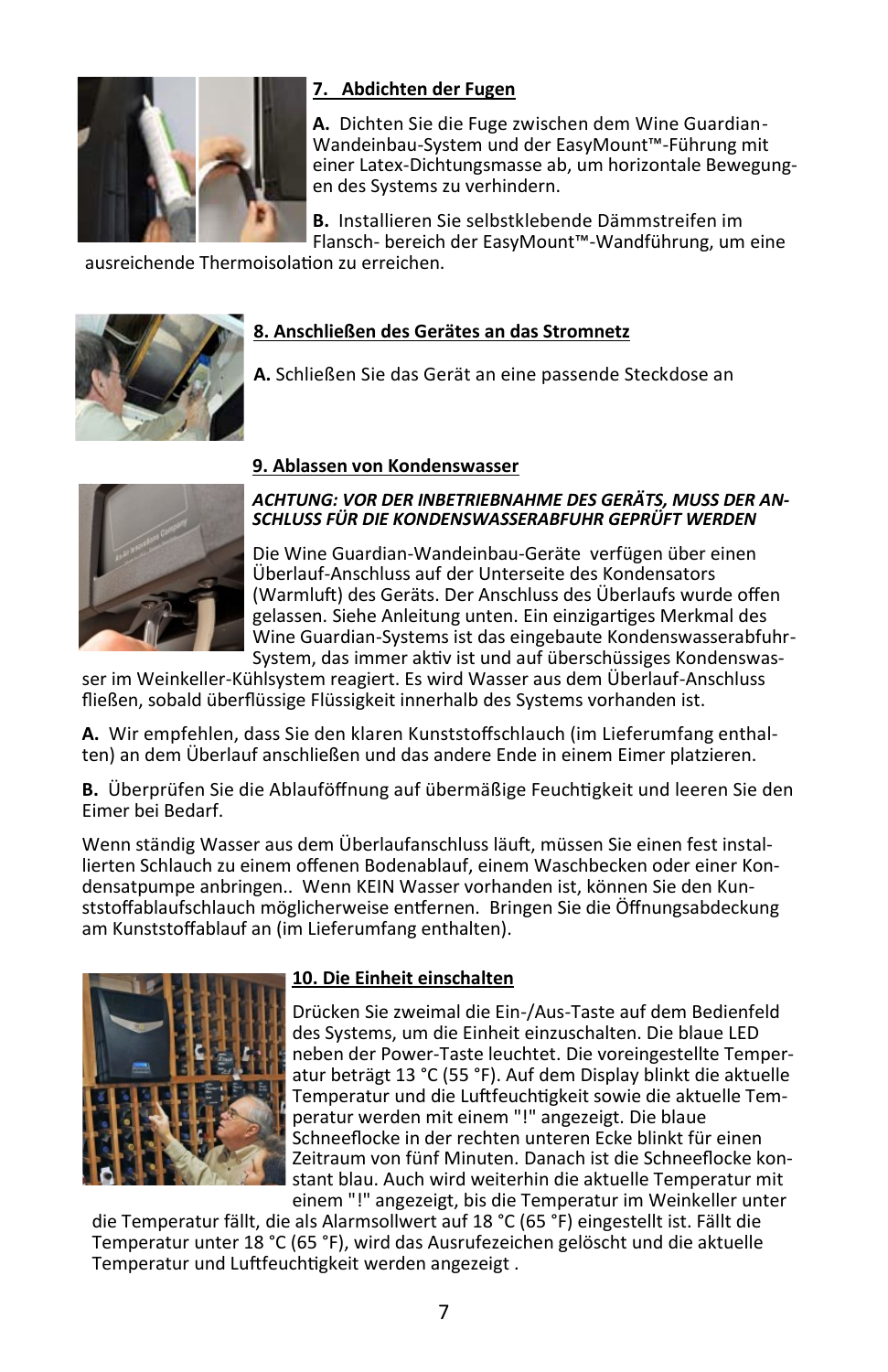# **Español**



#### **1. Prepare la pared**

- A. Busque el tabique en la pared deseada y marque los bordes.
- B. Localice la altura correcta.



#### **2. Marque la localización deseada**

A. A. Marque los agujeros en los que irá el manguito TTW EasyMount™. Ambos lados de la pared deben estar marcados con una distancia de 14½" de anchura por 16¼" de altura. (36,8 por 41,3 cm)



#### **3. Haga el agujero en el muro**

A. Haga un agujero de 14½" de anchura por 16¼" de altura (del interior del tabique al interior del tabique)



#### **4. Inserte el manguito de instalación (dentro del manguito de montaje)**

A. Deslice el manguito de montaje fácil EasyMount™ de forma que el área de las bridas se ajuste a la superficie de la pared terminada.

B. Asegúrese de que el manguito EasyMount™ esté bien nivelado y encuadrado. Ajuste el bajo y los laterales en caso de que sea necesario.



#### **5. Ajuste el manguito a la pared**

A. Inserte los tornillos en el agujero superior pretaladrado en ambos lados, continúe con los agujeros inferiores. Asegúrese de que los tornillos estén alineados. No los apriete demasiado.

#### *Nuevo diseño del manguito EasyMount™*

El nuevo diseño del manguito EasyMount™ se ajusta a través de cuatro (4) agujeros situados a cada lado de la brida frontal, como se puede ver arriba



#### **6. Deslice el aparato a través del manguito de instalación**

A. Deslice la bodega refrigerada Wine Guardian ® a través del manguito de montaje Easy Mount™. Inserte el extremo de la unidad sin cable de alimentación dentro del manguito. Después, deslice la unidad por el manguito a la profundidad deseada. Asegúrese de que el cable queda por fuera del manguito.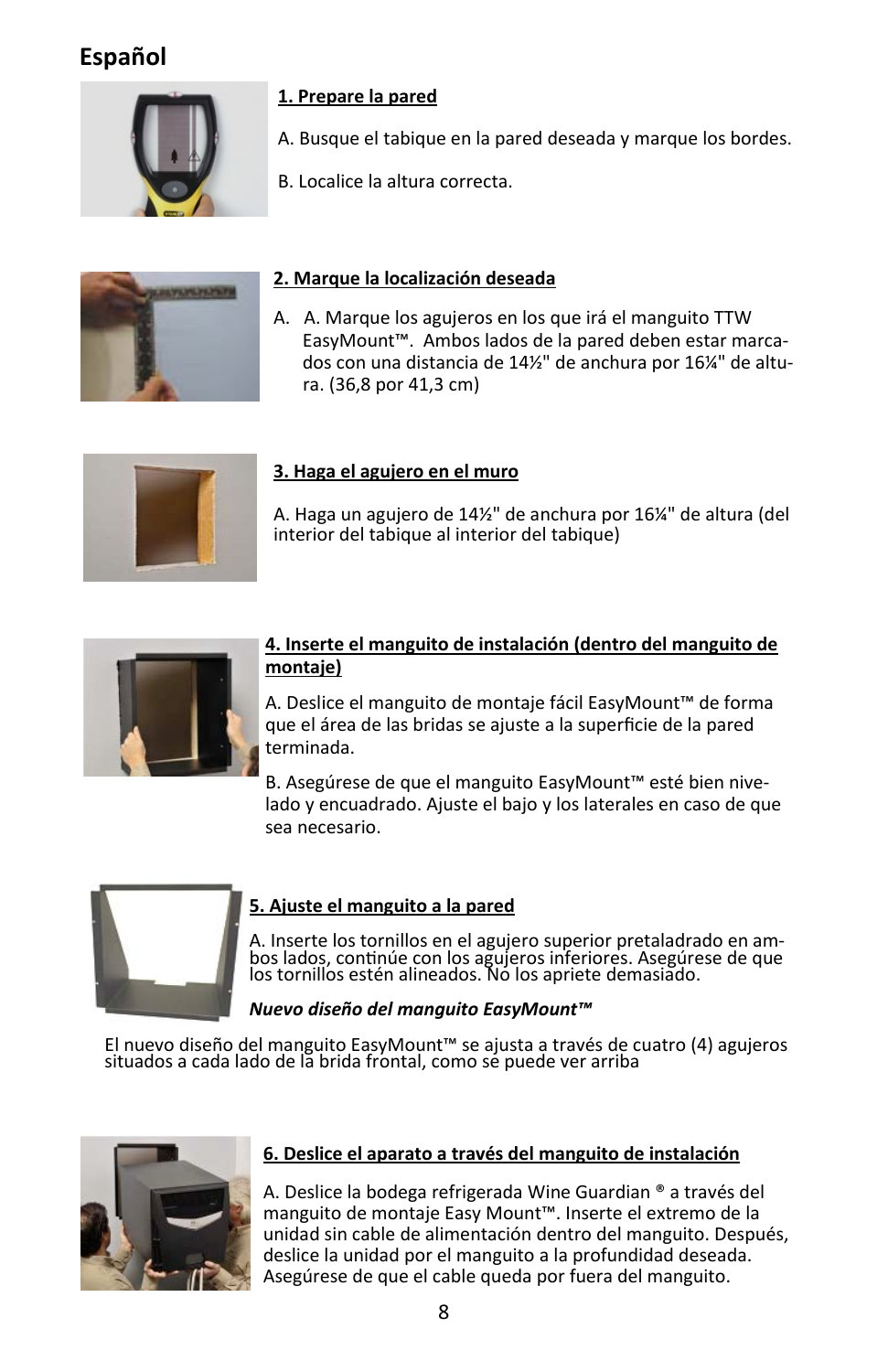

#### **7. Selle las juntas**

A. Selle las juntas entre la bodega refrigerada Wine Guardian ® y el manguito EasyMount™ con el sellador de látex para conseguir una instalación hermética y prevenir movimientos horizontales del sistema.

B. Instale las bandas de aislamiento autoadhesivas en el área de la brida del manguito EasyMount™ para crear un bloqueo térmico adecuado.



#### **8. Conecte la unidad**

A. Conecte el aparato al enchufe.



#### **9. Drenaje condensado**

#### *ATENCIÓN: ES NECESARIO CONECTAR EL SISTEMA DE DRENAJE ANTES DE ENCENDER EL EQUIPO*

Wine Guardian ® cuenta con una salida para evacuar el exceso de líquido en la base del condensador (aire caliente). La conexión para la salida del líquido en exceso tiene que estar abierta.

Le presentamos las instrucciones a continuación:

Una característica única del sistema Wine Guardian es su sistema integrado para la eliminación de la condensación, que siempre permanece encendido y actúa evaporando el exceso de la condensación (agua) de la cámara en la que se lleva a cabo la refrigeración del vino. El agua saldrá por el puerto de escape.

A. Le aconsejamos que conecte el tubo de plástico (incluido) al puerto de escape y deje el otro extremo en un cubo.

B. Controle la cantidad de liquido drenado, en caso de que haya demasiada humedad, vacíe el cubo cuando sea necesario.

Si hay agua saliendo constantemente por el puerto de escape necesitará conectar una tubería de drenaje permanentemente a una zona abierta, una pila, o una bomba de condensación. Si NO hay agua, tal vez debería quitar el plástico del tubo de drenaje y Instalar la cubierta de plástico del puerto de drenaje (incluido)



#### **10. Enchufar la bodega refrigeradora**

Apriete el botón "on/off" en el panel de control del sistema dos veces para encenderla. La luz LED azul al lado del botón de encendido se iluminará. La temperatura predeterminada por el fabricante es 55 °F (13°C) La pantalla mostrará la temperatura y la humedad así como la temperatura actual con un !.

El copo de nieve azul parpadeará en la esquina inferior a la derecha de la pantalla hasta pasados cinco minutos. Entonc-

es, la luz del copo de nieve se volverá fija y de color azul. La temperatura actual continuará mostrándose con un signo ! hasta que la temperatura en la bodega sea inferior a la temperatura establecida como temperatura de alarma, que es de 65°F (18°C)

Una vez que la temperatura sea inferior a 65°F (18°C), el signo de exclamación desaparecerá y aparecerá la temperatura y humedad actual.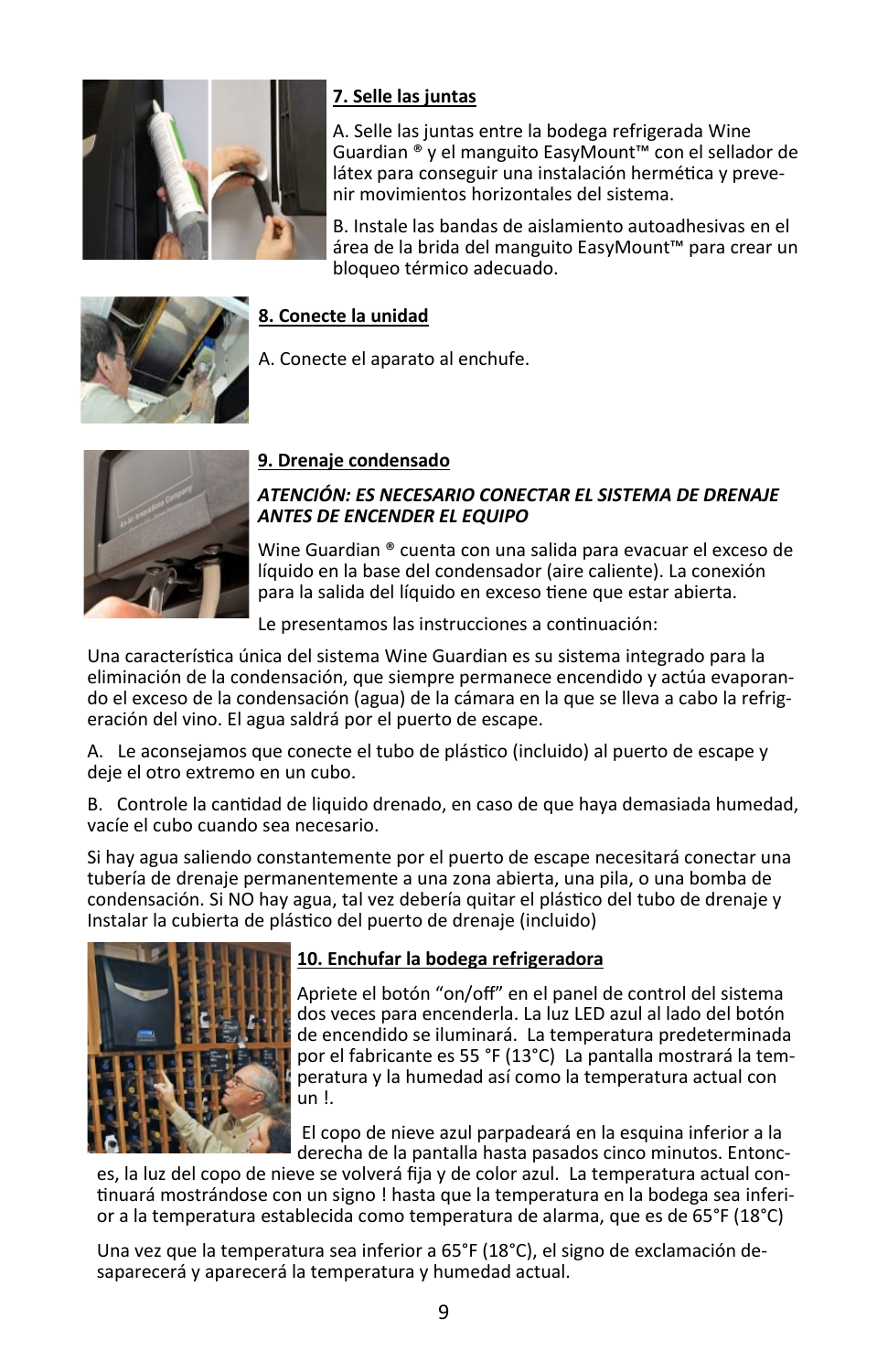# Français



#### **1. Préparation du mur**

A. Déterminez l'emplacement des montants du mur concerné et marquez les contours de ces derniers.

B. Marquez l'emplacement de l'unité à la hauteur qui vous permettra d'atteindre le panneau de commande.



#### **2. Marquage de l'emplacement désiré**

A. Marquez les emplacements des trous pour la fixation du cadre traversant EasyMount™. Faites une marque des deux côtés du mur d'une dimension de 36,8 cm par 41,3 cm (14½" x 16¼")



#### **3. Perçage du trou dans le mur**

A. Découpez un trou de 36,8 cm par 41,3 cm (distance entre les deux bords intérieurs des montants).



### **4. Insertion du cadre d'installation (cadre mural interne)**

A. Glissez le cadre EasyMount™ dans l'ouverture de manière à ce que la bride

soit bien en contact avec la surface finie du mur.

B. Assurez-vous que le cadre EasyMount™ soit de niveau et à l'équerre. Placez des cales sur le fond et les côtés de l'encadrement au besoin.



#### **5. Fixation du cadre au mur**

A. Insérez des vis dans les trous prépercés supérieurs de chaque côté du cadre, et faites de même avec les trous inféridu cadre mural. Ne serrez pas les vis de manière excessive.

#### *Nouveau modèle de cadre EasyMount™*

*Le nouveau modèle de cadre EasyMount™ est fixé grâce à quatre (4) trous situés de chaque côté de la bride frontale, comme illustré ci-dessus.* 



#### **6. Placement de l'unité dans le cadre d'installation**

A. Glissez le système de climatiseur traversant Wine Guardian dans le cadre Easy Mount™. Introduisez la partie de l'unité dépourvue de cordon d'alimentation dans le cadre. Ensuite, poussez l'unité dans le cadre à la profondeur désirée. Assurez-vous que le cordon d'alimentation soit dégagé du cadre.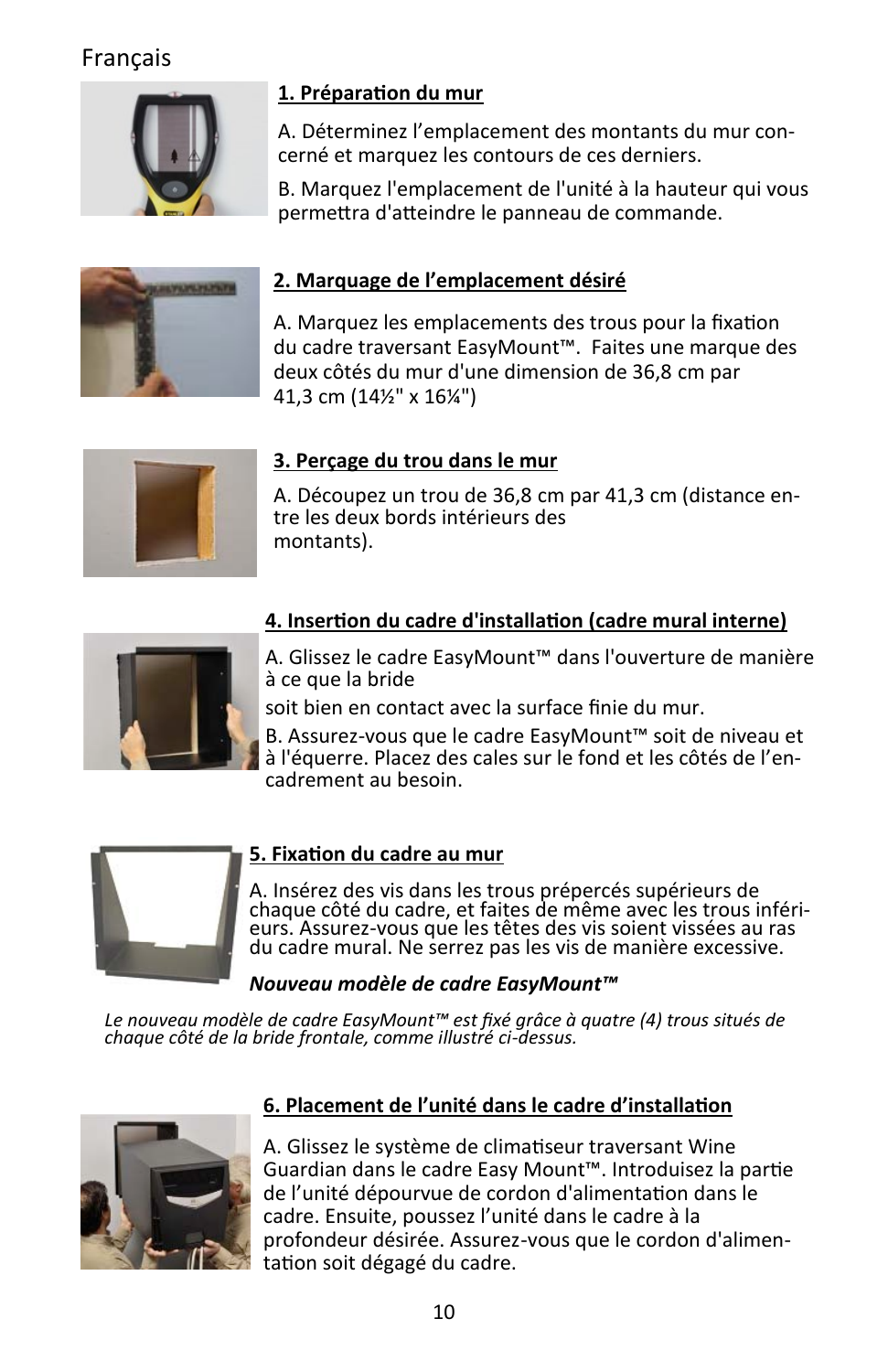

#### **7. Scellement des joints**

A. Scellez les joints entre le climatiseur traversant Wine Guardian et le cadre Easy Mount™ à l'aide de mastic latex pêcher que le système ne se déplace horizontalement.

B. Installez des bandes isolantes adhésives au niveau de la bride du cadre EasyMount™ pour créer une isolation thermique adaptée.

#### **8. Branchement de l'unité**

A. Branchez l'unité à une prise de courant dédiée.



### **9. Tuyau d'évacuation des condensats**

#### *ATTENTION : RÉALISEZ LE RACCORDEMENT DU TUYAU D'ÉVACUATION AVANT DE METTRE L'APPAREIL EN SER-VICE*

Les climatiseurs traversants Wine Guardian sont dotés d'un orifice de trop-plein à la base du condenseur (air chaud) de l'unité. L'orifice de trop-plein a été laissé ouvert. Reportezvous aux instructions ci-dessous. La grande particularité du

climatiseur Wine Guardian est son système d'élimination des condensats intégré, en permanence activé, et permettant l'évaporation de l'excès de condensation (eau) engendré par le processus de refroidissement de la cave à vin. Lorsqu'il y a trop d'humidité dans la cave à vin, l'eau s'écoule par l'orifice de trop-plein. Nous vous suggérons de raccorder l'une des extrémités du tube en plastique transparent fourni à l'orifice de trop-plein et de placer l'autre extrémité dans un seau. Contrôlez l'orifice de trop-plein à la recherche d'une humidité excessive et videz le seau si nécessaire. Si de l'eau s'écoule constamment de l'orifice de trop-plein, il vous faudrale raccorder de manière définitive à une évacuation au sol, à un évier ou à une pompe à condensats. Si AUCUNE eau ne s'écoule de l'orifice de trop-plein, vous pouvez éventuellement retirer le tuyau d'évacuation en plastique et installez le cache de l'orifice de trop-plein en plastique (inclus)



#### **10. Mise en service**

Appuyez deux fois sur le bouton marche / arrêt se trouvant sur le panneau de commande du climatiseur pour l'allumer. La LED bleue à côté du bouton d'alimentation s'allume. Le préréglage d'usine de la température est de 13 °C (55 °F). L'écran indique la température et l'humidité actuelle. La température actuelle est suivie de « ! ». Le flocon de neige bleu clignote dans le coin inférieur droit pendant les cinq premières minutes avant de cesser de clignoter. L'écran indiquera

la température actuelle suivie de « ! » jusqu'à ce que la température de la cave à vin soit inférieure à la valeur de consigne de l'alarme de température élevée, c'est-à-dire 18 °C (65 °F). Une fois que la température est inférieure à 18 °C (65 °F), le point d'exclamation disparaît et seules la température et l'humidité actuelles sont affichées.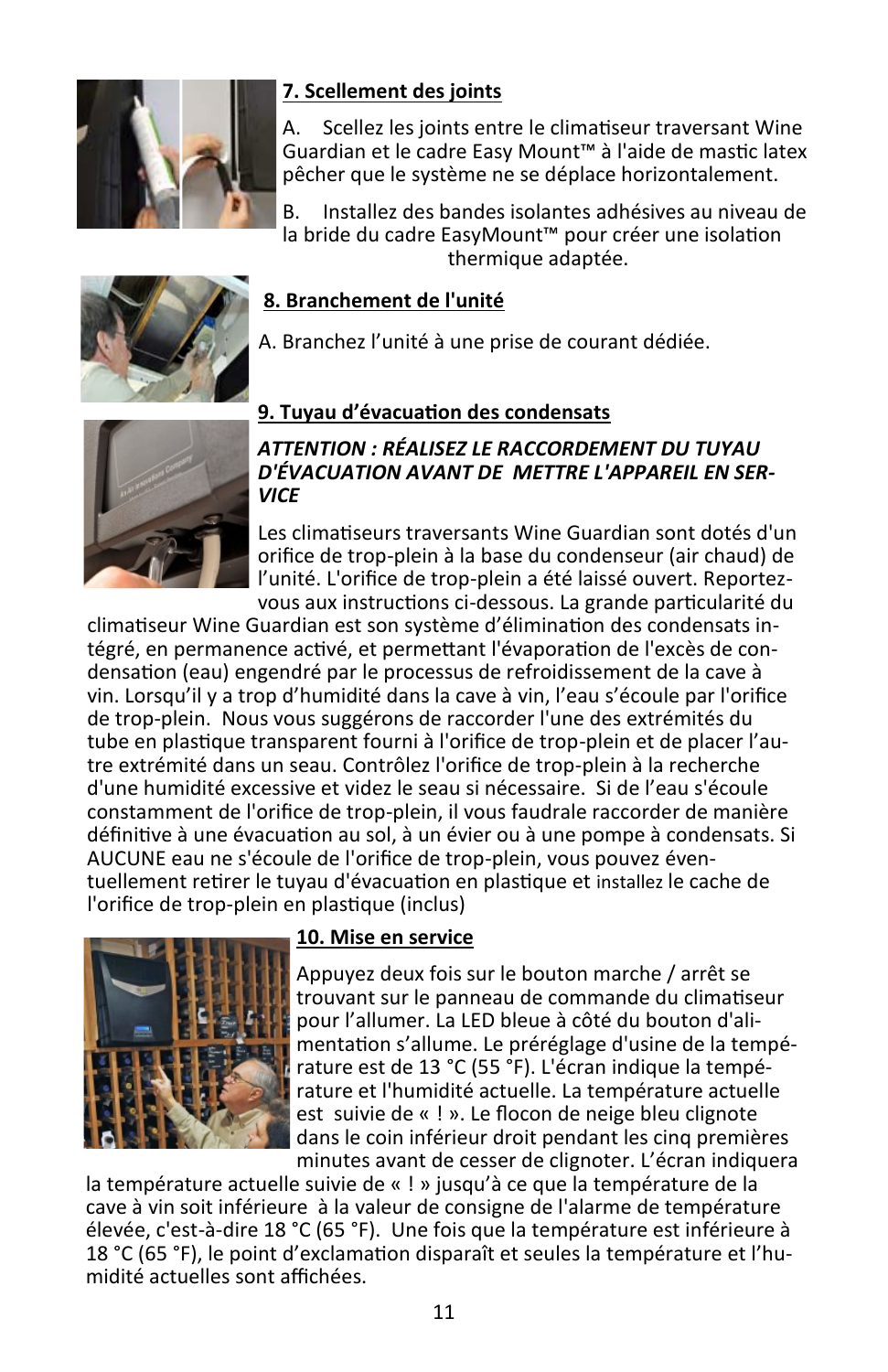# **Italiano**



### **1. Preparare la parete**

A. Trovare la posizione delle asti di legno nel muro su cui si intende lavorare e segnarne i limiti.

B. Individuare l'unità d'altezza su cui è possibile effettuare il controllo



#### **2. Segnare la posizione desiderata**

A. Segnare la posizione del foro per il manicotto TTW EasyMount™ . Entrambe le facciate del muro dovrebbero essere segnate per un foro di 36.8 cm L x 41.3cm



#### **3. Praticare un foro nel muro**

A. Praticare un foro di 36.8 cm x 41.3 cm (tra un'asta e l'altra).



### **4. Inserire il manicotto (manicotto a muro)**

A. Infilare il manicotto EasyMount™ nell'apertura cosicché l'area della flangia sia a livello della superficie levigata del muro.

B. Assicurarsi che il manicotto EasyMount™ sia livellato e quadrato. Livellare la base e i lati se necessario.



#### **5. Fissare il manicotto al muro**

Inserire le viti nei fori superiori già perforati su entrambi i lati del manicotto, continuare con la serie inferiore di fori. Assicurarsi che le viti siano a livello con il manicotto nel muro. Non serrare eccessivamente.

#### *Nuovo modello di Manicotto EasyMount™*

*Il nuovo modello di manicotto EasyMount™ è fissato attraverso quattro (4) fori posizionati su entrambi i lati della flange anteriore, come mostrato sopra*



### **6. Infilare l'unità attraverso il manicotto**

Infilare il sistema a muro Wine Guardian attraverso il manicotto EasyMount™. Inserire la estremità finale dell'unità nel manicotto senza che il cavo di alimentazione sia collegato ad essa. Quindi infilare l'unità nel manicotto fino alla profondità desiderata. Assicurarsi che il cavo di alimentazione sia lontano dal manicotto.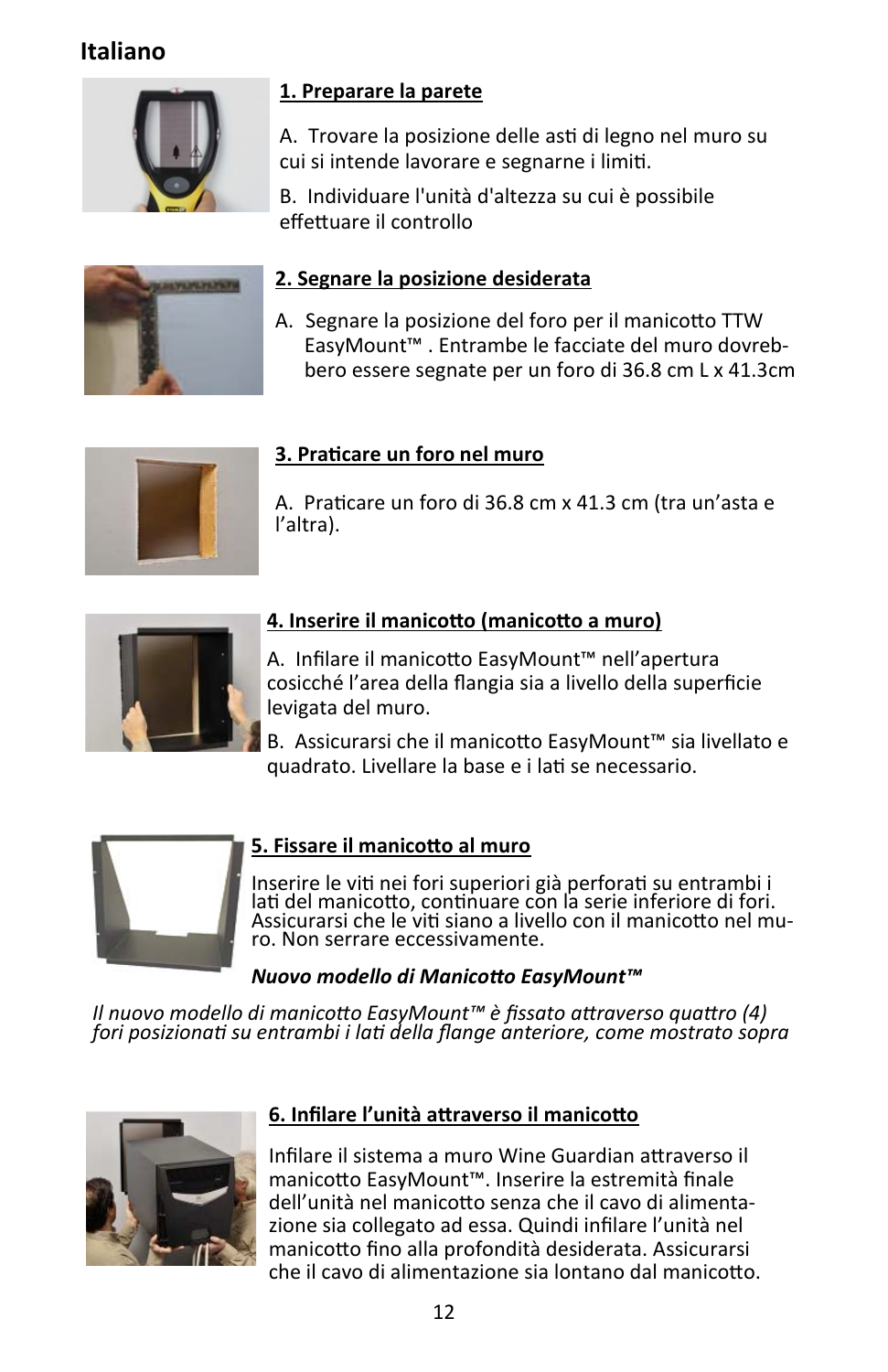

#### **7. Sigillare i giunti**

A. Sigillare i giunti tra il Wine Guardian ad incasso e il manicotto EasyMount™ con sigillante in lattice per creare un'installazione ermetica e prevenire il movimento orizzontale del sistema.

B. Installare le strisce isolanti autoadesive sull'area

della flange del manicotto EasyMount per creare un adeguato isolamento termico.



#### **8. Collegamento unità**

A. Collegare l'unità all'apposita presa elettrica



#### **9. Tubo drenaggio condensa**

#### *ATTENZIONE: COLLEGARE IL TUBO DI DRENAGGIO PRIMA DELL'AVVIO DELL'IMPIANTO*

Le Unità ad incasso Wine Guardian sono dotate di un foro per il drenaggio alla base del condensatore (di aria calda) dell'unità. Il foro per il drenaggio dev'essere lasciato aperto. Vedere istruzioni sottostanti.

Una caratteristica peculiare del sistema Wine Guardian è il sistema di rimozione della condensa incorporato che rimane sempre attivo e fa evaporare la condensa (di acqua) in eccesso dovuta al processo di raffreddamento del vino. L'acqua defluirà dal foro di drenaggio quando l'umidità nella cantina raggiunga un livello troppo elevato.

E' consigliato collegare il tubo di plastica trasparente (in dotazione) al foro di drenaggio e posizionare l'altra estremità in un secchio. Monitorare il foro di drenaggio qualora il livello di umidità diventi troppo elevato e svuotare il secchio se necessario. Se dal foro di drenaggio fuoriesce costantemente dell'acqua dovrete collegare in maniera permanente il tubo di drenaggio ad un tombino, ad un lavabo, o ad una pompa per condensa.

Se NON fuoriesce acqua potreste voler rimuovere il tubo di drenaggio di plastica e Installare il coperchio della porta di scarico di plastica (includo)



#### **10. Accendere l'unità**

Premere il tasto on/off due volte sul pannello di controllo del sistema per accenderlo. La luce LED di colore blu accanto al tasto di accensione si illuminerà. La temperatura di fabbrica preimpostata è di 13°C (55 F). Il display mostrerà la temperatura e l'umidità così come l'attuale temperatura seguita da un punto esclamativo (!).

Il fiocco di neve azzurro nell'angolo in basso a destra lampeggerà per circa cinque minuti. Successivamente sarà di un colore azzur-

ro continuo. Il display continuerà a mostrare la temperatura attuale seguita da un punto esclamativo (!) fino a che la temperatura della cantina non scenderà sotto il punto massimo di regolazione della temperatura di 18°C (65 F). Una volta che la temperatura sarà scesa sotto i 18°C, il punto esclamativo sparirà e apparirà l'attuale temperatura e umidità.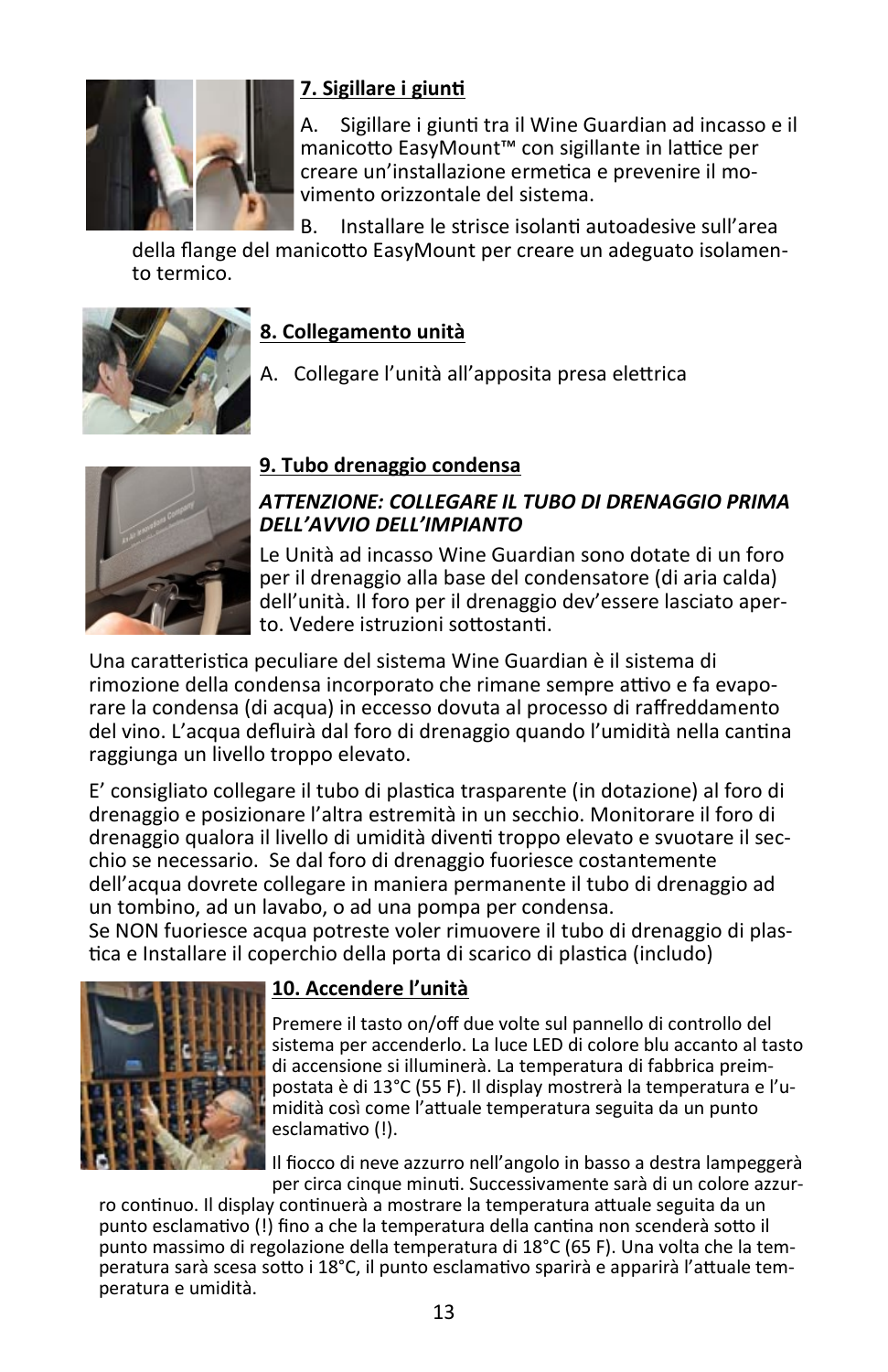# **Nederlands**



#### **1. Bereid de muur voor**

**A.** Lokaliseer de balken in de gewenste wand en markeer de randen van de balken.

**B.** Bepaal de hoogte van het apparaat zodat u nog bij de bediening kunt



#### **2. Markeer de gewenste locatie**

**A.** Markeer de plaatsen van de gaten voor de TTW EasyMount™ montagebeugel. Beide zijden van de wand moeten worden gemarkeerd voor 36,8cm bij 41,3cm (14½" x 16¼" H).



#### **3. Maak een opening in de wand**

A. Maak een opening van 14½" B x 16¼" H (binnenkant balk naar binnenkant balk).



#### **4. Plaats montagebeugel (in de wandmontage)**

**A.** Schuif de EasyMount™ beugel in de opening zodat de flensvlakken niet buiten de wandafwerking uitsteken.

**B.** Zorg dat de EasyMount™ beugel horizontaal en vierkant is. Vul onder- en zijkanten op indien nodig.



#### **5. Bevestig de beugel aan de wand**

**A.** Plaats schroeven in de bovenste voorgeboorde gaten<br>aan weerszijden van de beugel. Doe dit vervolgens ook bij de onderste gaten. Zorg dat de schroeven niet buiten de beugel steken. Draai niet te vast.

#### *Nieuw ontwerp EasyMount™ beugel*

De nieuw ontworpen EasyMount™ beugel wordt bevestigd door vier (4) gaten die zich aan elke kant van de voorflens van de beugel bevinden, zie hierboven



### **6. Schuif het apparaat door de installatiebeugel**

**A.** Schuif het Wine Guardian door-de-muur systeem door de Easy Mount™ beugel. Plaats de kant van het apparaat waar het netsnoer zich niet bevindt, in de beugel. Schuif het apparaat daarna in de beugel tot de gewenste diepte is bereikt. Zorg ervoor dat het netsnoer vrij blijft van de beugel.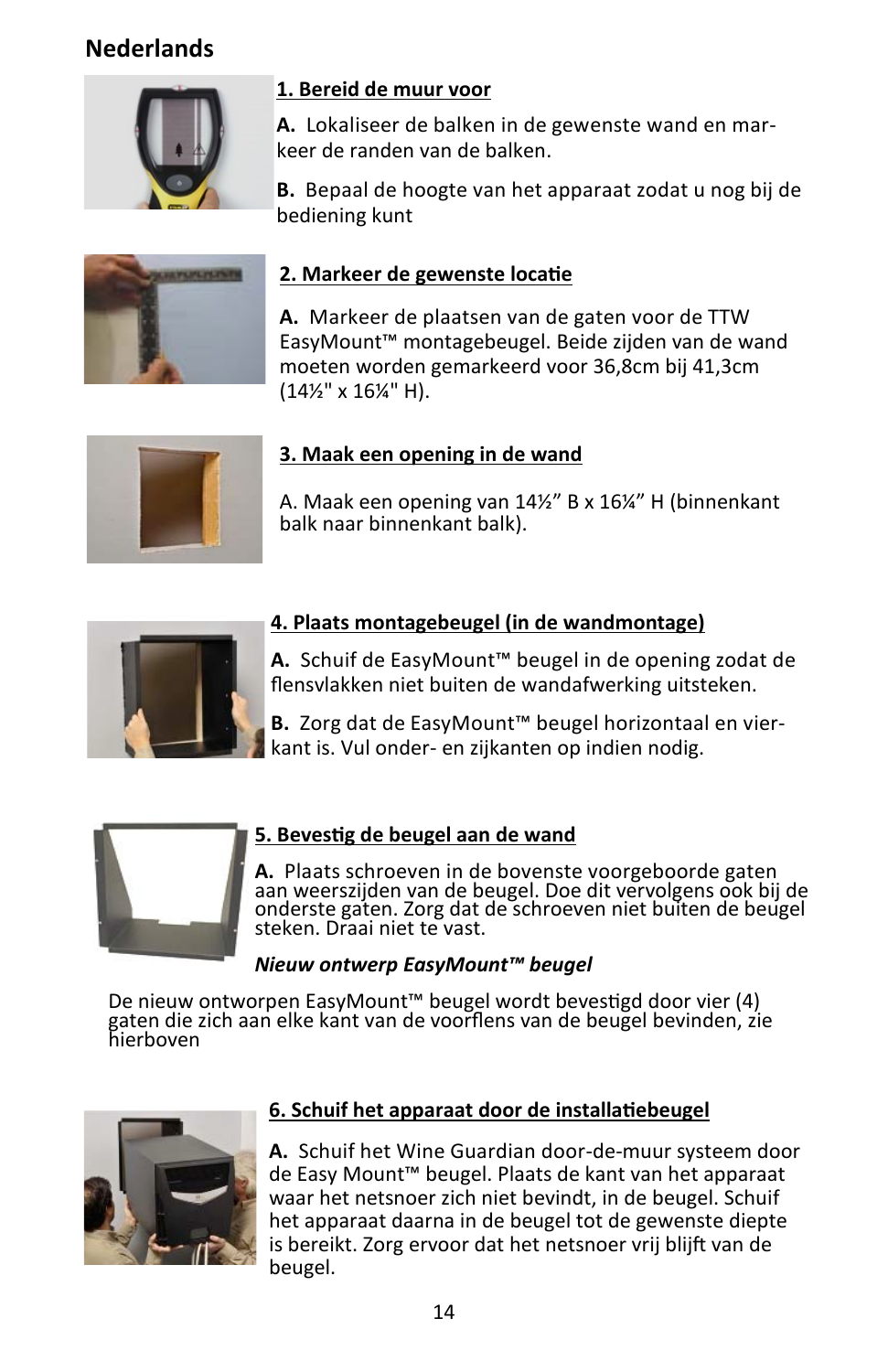

#### **7. Dicht de naden**

**A.** Dicht de naad tussen de Wine guardian door-demuur en de Easymount™ beugel met een latex kit om een luchtdichte installatie te verkrijgen en horizontale beweging van het systeem te voorkomen.

**B.** Plaats zelfklevende isolatiestrips op de flensvlakken van de EasyMount™ beugel om een afdoende thermische isolatie te verkrijgen.



#### **8. Sluit het apparaat aan**

**A.** Sluit het apparaat aan op een special toegewezen stopcontact.

#### **9. Condensafvoer**



#### *OPGEPAST: AFVOER AANSLUITING NOODZAKELIJK VOOR-DAT HET APPARAAT WORDT GESTART*

De Wine Guardian door-de-muur eenheden hebben een overloopafvoer aan de onderkant van de condensor (warme lucht) zijde van het apparaat. De overloopafvoer is open gelaten. Zie onderstaande aanwijzingen.

Een unieke eigenschap van het Wine Guardian systeem is

het ingebouwde condensverwijderingssysteem dat altijd aan blijft staan en overtollig condens (water) van het wijnkelder-koelproces uitkookt. Water zal uit de overloop stromen wanneer er zich veel vocht in de wijnkelder bevindt.

**A.** We raden aan om de heldere kunststof slang (meegeleverd) aan te sluiten op de overloop en het andere einde in een emmer te hangen.

**B.** Hou de afvoer in de gaten en leeg de emmer indien nodig.

Als er steeds water uit de afvoer blijft komen, dient u de afvoer permanent op de riolering, een spoelbak of een condenspomp aan te sluiten. Als er GEEN water uit de afvoer komt, kunt u de kunststofslang verwijderen en installeer de kunststof afvoer-afdekking (meegeleverd)



#### **10. Zet het apparaat aan**

Druk de aan/uit knop op het bedieningspaneel van het apparaat twee keer in om in te schakelen. De blauwe LED naast de aan/uit knop zal oplichten. De in de fabriek ingestelde temperatuur is 13 graden C (55 graden F). Op het scherm zal de huidige temperatuur en vochtigheid te zien zijn en tevens zal de huidige temperatuur met een ! worden weergegeven. De blauwe sneeuwvlok

rechtsonder zal knipperen totdat de vijf minuten wachttijd verstreken zijn. De sneeuwvlok zal dan continu blauw gaan branden. De huidige temperatuur blijft aangegeven met een ! totdat de temperatuur in de wijnkelder daalt tot onder de alarmgrens van 18 graden C (65 graden F). Zodra de temperatuur daalt tot onder 18 graden C (65 graden F), zal de uitroepteken verdwijnen en de huidige temperatuur en vochtigheid weergegeven worden.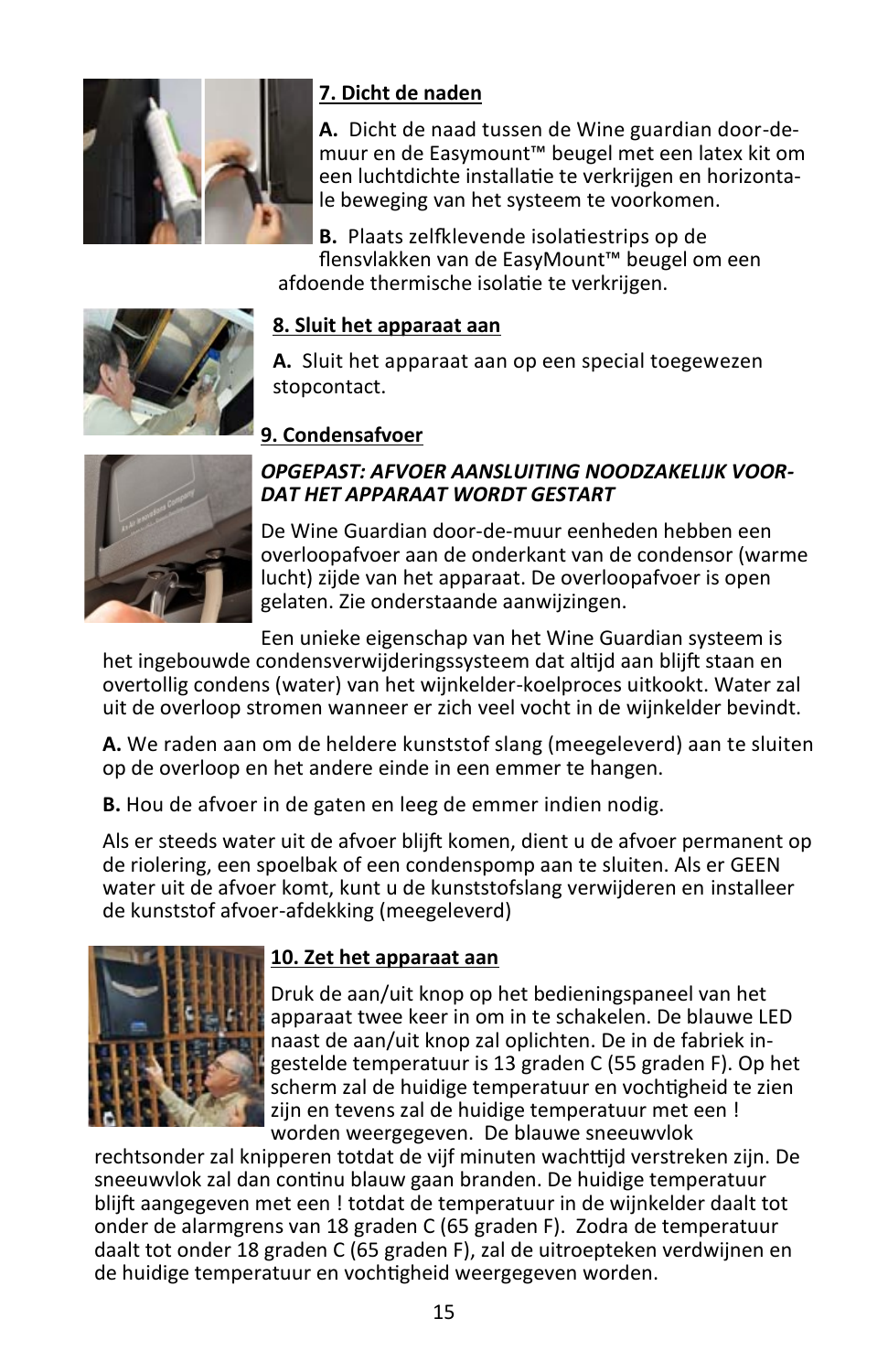中文





### **1.**准备好墙面

A. 在要安装本系统的墙上找到墙柱位置,做好标记。 B. 确定好设备高度,以便控制装置连接。

### **2.**标记位置

A. 为TTW EasyMount™套筒标出孔洞位置。 墙壁两边应该标出14½"宽x16¼"高。(36.8乘41.3厘



### **3.**在墙上开孔

A. 开孔尺寸为14½"宽x16¼"高(墙柱内侧到墙柱内 侧)。



#### **4.**插入安装套筒(内壁安装套筒)

A.将EasyMount™套筒滑入墙壁开孔,以便凸缘可以与 光洁的墙面齐平。

B.确保EasyMount™套筒不倾斜, 呈正方形。底部和侧 面需要放置填隙片。



#### **5.**将套筒固定在墙壁上

A. 将螺丝拧入套筒两侧上部预先钻好的孔内, 然后再拧入下部的孔内。确保螺丝与套筒齐平。不要拧得过 紧。

#### 全新设计的**EasyMount™**套筒

全新设计的EasyMount™套筒,前凸缘两侧各有四(4)个孔可以用来固定套 筒,如上图所示



#### **6.**将设备滑入安装套筒内

A. 将穿墙式酒类保护系统滑入安装套筒内。将尚未连接电源 的设备的一端放入套筒。然后滑进套筒,到达指定深度。确 保电源线不接触套筒。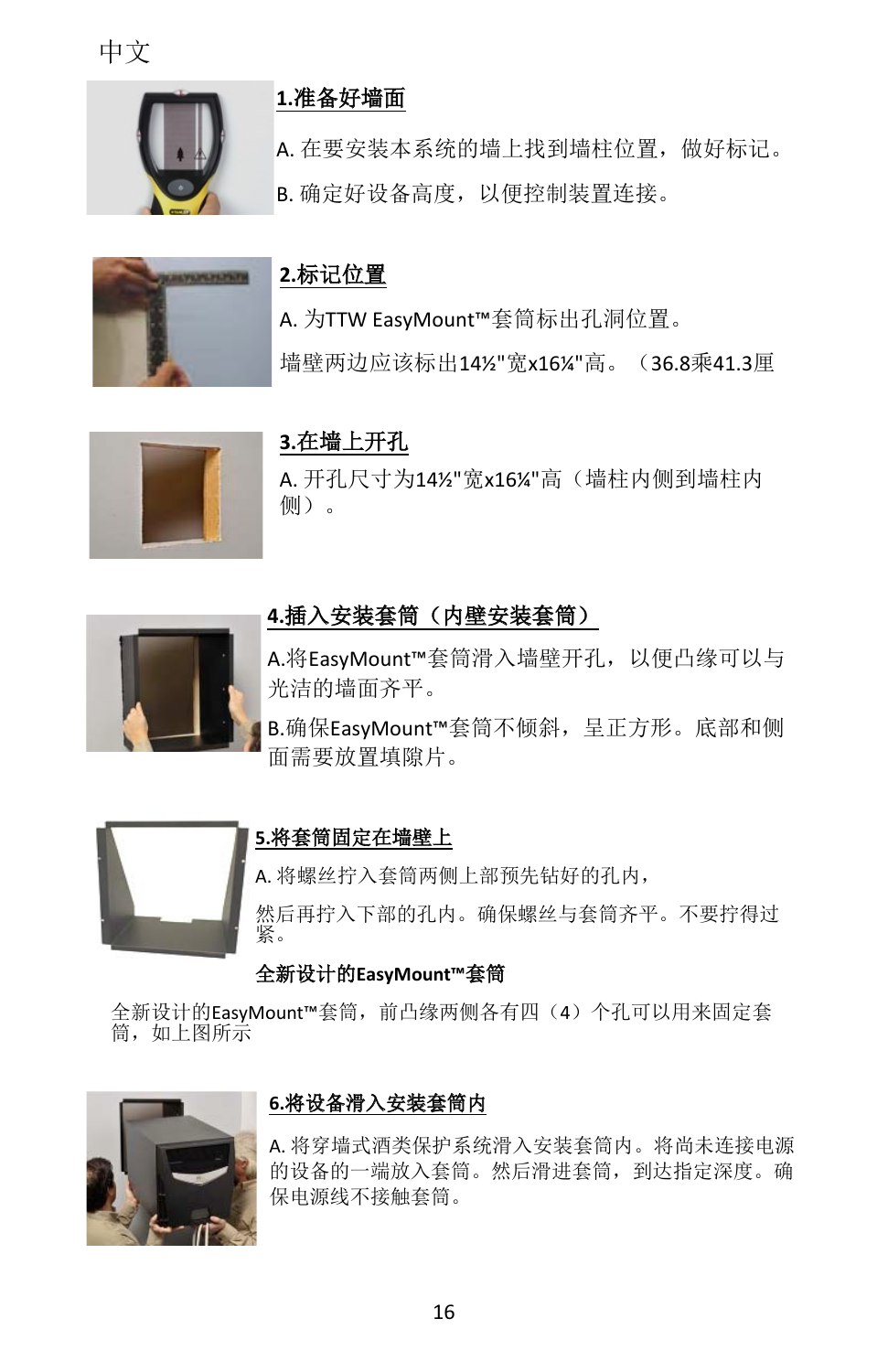

# **7.**对接缝处进行密封

A. 对穿墙式酒类保护系统和EasyMount™套筒之 间的接缝处用乳胶类密封剂进行密封。实现气密 安装,防止系统水平移动。

B. 在EasyMount™套筒的凸缘区域安装自粘性绝 缘条,以便充分隔热。



#### **8.**设备接通电源

A. 将设备插在专用的插座上。



#### **9.**冷凝水排水管

注意:需要在设备启动之前连接好排水管 穿墙式酒类保护设备的冷凝器部分(热空气)的底部, 有一个溢流口。溢流口保持敞开状态。

见下面说明。

本系统的一个独家功能就是独立冷凝水排出系统,可以始终敞开状态, 汽化掉酒窖冷却过程中过量的冷凝水(水)。如果酒窖内有过多的水 分,水可以从溢流口流出。

A. 我们建议用透明塑料管连接溢流口(插入),塑料管的另一端放在水 桶中。

B. 查看排水孔是否有过多水分,需要时清空水桶。如果总是发现溢流口 有水,需要用管子长期将排水口与开放式地漏、水槽或冷凝泵连接。如 果您发现溢流口没有水,可以拔掉塑料管 安装排水口塑料盖(包括)



#### **10.**启动设备

按设备控制面板上的on/off按钮两次,就可以启动 设备。之后,电源按钮边上的蓝色LED灯将亮起。 设备出厂时预先设置的温度为55华氏度(13摄氏 度)。显示屏将闪现当前温度、湿度,并显示当前 温度带!号。

5分钟延迟到达之前,右下角的蓝色雪花将闪烁不 停。然后,雪花将变成实心蓝色。显示屏将继续显示当前温度带!号, 直到酒窖温度低于65华氏度(18摄氏度)的高温设定值。

温度低于65华氏度(18摄氏度)后, !号将消失, 显示当前温度和湿 度。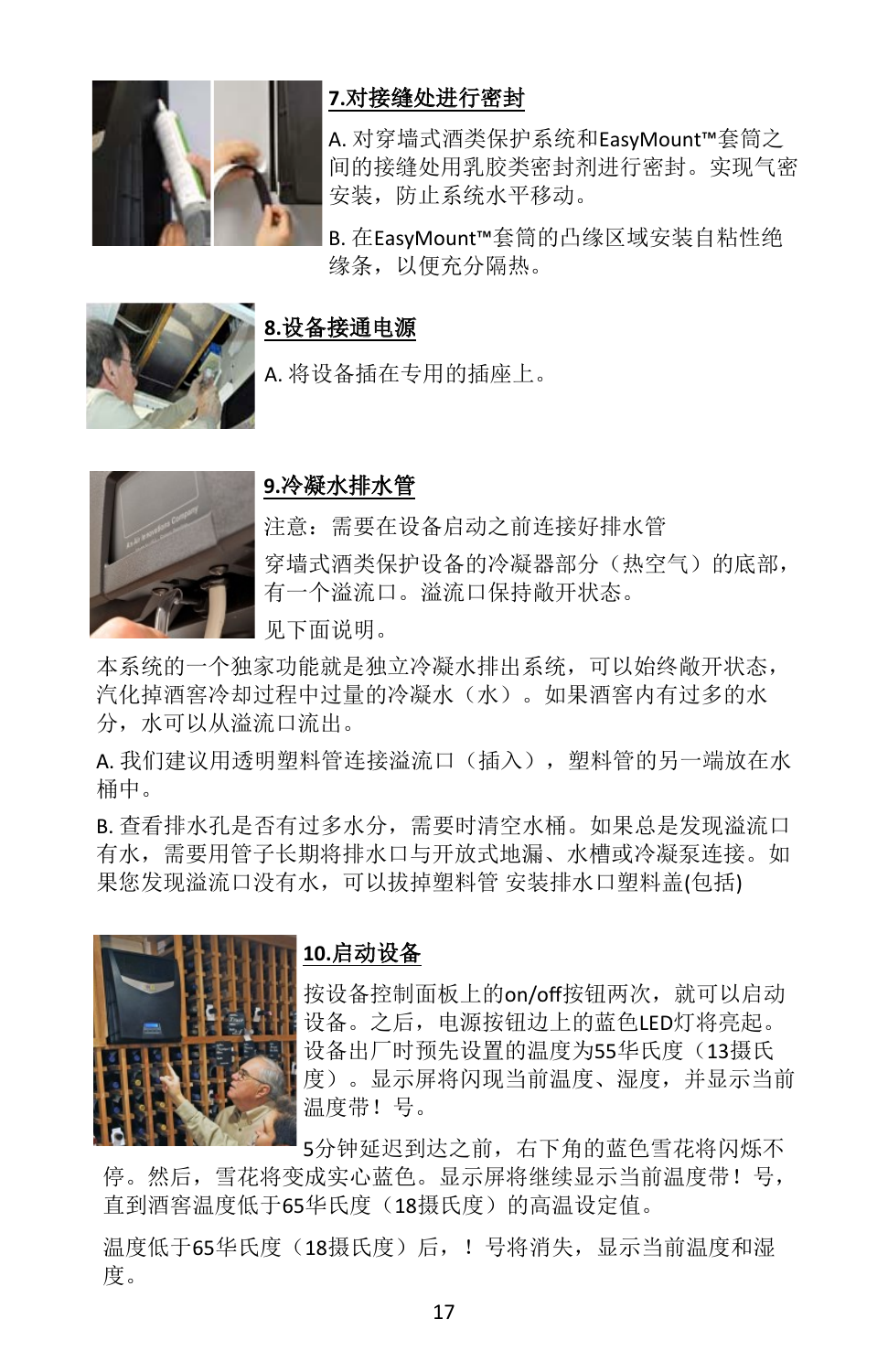| <b>Deutsch</b> |
|----------------|
|                |
|                |
|                |
|                |
|                |
|                |
|                |
|                |
|                |
|                |
|                |
|                |
|                |
|                |
|                |
|                |
|                |
|                |
| Englis.<br>ļ   |
|                |

- A. CONDENSATE OVERFLOW CON-A. CONDENSATE OVERFLOW CON-NECTION AT BASE OF CONDEN-NECTION AT BASE OF CONDEN-SER SECTION
- **B. POWER CORD** B. POWER CORD
- C. AIR INTAKE C. AIR INTAKE
- D. REMOVABLE FACE PLATE D. REMOVABLE FACE PLATE
- E. WARM AIR DISCHARGE E. WARM AIR DISCHARGE
- F. CONDENSER SECTION F. CONDENSER SECTION
- G. CABINET
- H. EVAPORATOR SECTION H. EVAPORATOR SECTION
- COLD AIR DISCHARGE I. COLD AIR DISCHARGE

18

- J. DIRECTIONAL LOUVERS BEHIND DIRECTIONAL LOUVERS BEHIND FACE PLATE  $\overline{a}$
- REMOVABLE FACE PLATE K. REMOVABLE FACE PLATE .<br>پ
- L. INTEGRATED CONTROL PANEL L. INTEGRATED CONTROL PANEL
- M. AIR INTAKE M. AIR INTAKE



# Deutsch

- KONDENSWASSERÜBERLAUFS KONDENSWASSERÜBERLAUFS **KONDENSATORELEMENTS** KONDENSATORELEMENTS AN DER UNTERSEITE DES AN DER UNTERSEITE DES A. ANSCHLUSS DES A. ANSCHLUSS DES
- B. NETZKABEL B. NETZKABEL
- C. LUFTEINLASS C. LUFTEINLASS
- D. ABNEHMBARE FRONTPLATTE D. ABNEHMBARE FRONTPLATTE
- E. AUSLASS WARME LUFT E. AUSLASS WARME LUFT
- F. KONDENSATORELEMENT F. KONDENSATORELEMENT
- G. GEHÄUSE
- H. VERDAMPFERELEMENT
	- H. VERDAMPFERELEMENT I. AUSLASS KALTE LUFT I. AUSLASS KALTE LUFT
- GERICHTETE LÜFTUNGSSCHLITZE J. GERICHTETE LÜFTUNGSSCHLITZE HINTER DER FRONTPLATTE HINTER DER FRONTPLATTE  $\overline{a}$
- K. ABNEHMBARE FRONTPLATTE K. ABNEHMBARE FRONTPLATTE
- L. INTEGRIERTES BEDIENFELD L. INTEGRIERTES BEDIENFELD
- **LUFTEINLASS** M. LUFTEINLASS  $\dot{\Sigma}$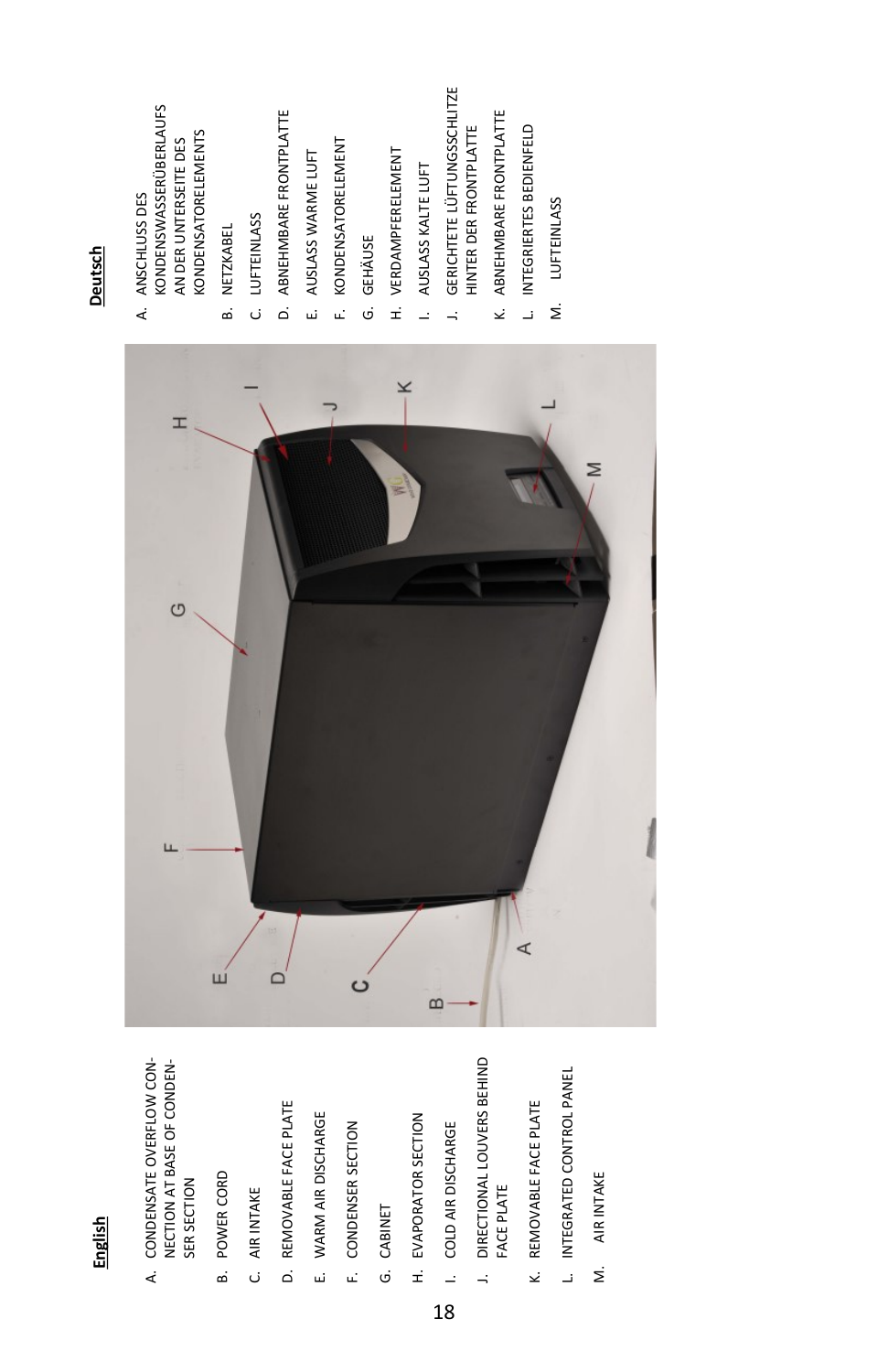| Español                                                                     | Français                                                   | Italiano                                                              | <b>Nederlands</b>                                              | Chinese                          |
|-----------------------------------------------------------------------------|------------------------------------------------------------|-----------------------------------------------------------------------|----------------------------------------------------------------|----------------------------------|
| A. Exceso de concentración en<br>la conexión en la base del<br>condensador. | A. RACCORD DU TROP-PLEIN DE<br>CONDENSATS À LA BASE DU     | A. FORO PER IL DRENAGGIO<br>CONDENSATORE<br>ALLA BASE DEL             | CONDENSOVERLOOP<br>A. AANSLUITING<br>ONDERAAN                  | 冷凝器底座的冷凝液溢<br>流连接<br>₹           |
| Cable                                                                       | CORDON D'ALIMENTATION<br>CONDENSEUR<br>்                   | CAVO DI ALIMENTAZIONE<br>ക്                                           | <b>CONDENSORGEDEELTE</b>                                       | 电源线<br>ക്                        |
| C. Entrada de aire                                                          | ENTRÉE D'AIR<br>ن                                          | PRESA D'ARIA<br>ن                                                     | NETSNOER<br>ക്                                                 | 进气口<br>ن                         |
| D. Placa frontal extraíble                                                  | D. FAÇADE AMOVIBLE                                         | COPERTURA ANTERIORE<br>۵                                              | C. LUCHTINLAAT                                                 | 可拆卸面板<br>$\vec{0}$               |
| E. Emisión de aire caliente                                                 | SORTIE D'AIR CHAUD<br>ωi                                   | FUORIUSCITA DI ARIA CALDA<br>RIMOVIBILE<br>ن<br>س                     | D. VERWIJDERBARE<br>VOORPLAAT                                  | 暖风出口<br>μj                       |
| F. Condensador                                                              | ZONE DU CONDENSEUR<br>Ľ.                                   | CONDENSATORE<br>ن<br>سا                                               | E. WARME LUCHTUITLAAT                                          | 冷凝器<br>Ē.                        |
| G. Armario                                                                  | G. ARMOIRE                                                 | ARMADIETTO<br>.<br>ق                                                  | CONDENSORGEDEELTE<br>ن<br>سا                                   | 机柜<br>Ġ                          |
| H. Evaporador                                                               | H. ÉVAPORATEUR                                             | EVAPORTATORE<br>£                                                     | KAST<br>ق                                                      | 蒸发器<br>£                         |
| Emisión de aire frío                                                        | SORTIE D'AIR FROID<br>$\overline{a}$                       | FUORIUSCITA DI ARIA FRED-<br>$\overline{a}$                           | H. VERDAMPERGEDEELTE                                           | 冷风出口<br>$\overline{\phantom{a}}$ |
| Rejillas direccionales detrás<br>de la placa frontal                        | VOLETS ORIENTABLES DERRIÈRE<br>LA FAÇADE<br>$\overline{a}$ | Á                                                                     | KOUDE LUCHTUITLAAT<br>$\overline{a}$                           | 面板后面的导向百页窗<br>$\overline{a}$     |
| K. Placa frontal extraíble                                                  | K. FAÇADE AMOVIBLE                                         | ALETTE DIREZIONALI DIETRO<br>LA COPERTURA ANTERIORE<br>$\overline{a}$ | <b>VENTILATIEKLEPPEN ACHTER</b><br>RICHTBARE<br>$\overline{a}$ | 板                                |
| Panel de control integrado                                                  | PANNEAU DE COMMANDE IN-<br><u>.</u>                        | COPERTURA ANTERIORE<br>.<br>پ                                         | VOORPLAAT                                                      | 可拆卸面板<br>ż                       |
| M. Entrada de aire                                                          | TÉGRÉ                                                      | RIMOVIBILE                                                            | K. VERWIJDERBARE                                               | 集成式控制面板<br>Ľ                     |
|                                                                             | M. ENTRÉE D'AIR                                            | PANNELLO DI CONTROLLO<br>L                                            | VOORPLAAT                                                      |                                  |
|                                                                             |                                                            | INTEGRATO                                                             | GEÏNTEGREERD<br>$\overline{\phantom{a}}$                       | M. 进气口                           |
|                                                                             |                                                            | M. PRESA D'ARIA                                                       | BEDIENINGSPANEEL                                               |                                  |

M. PRESA D'ARIA

19